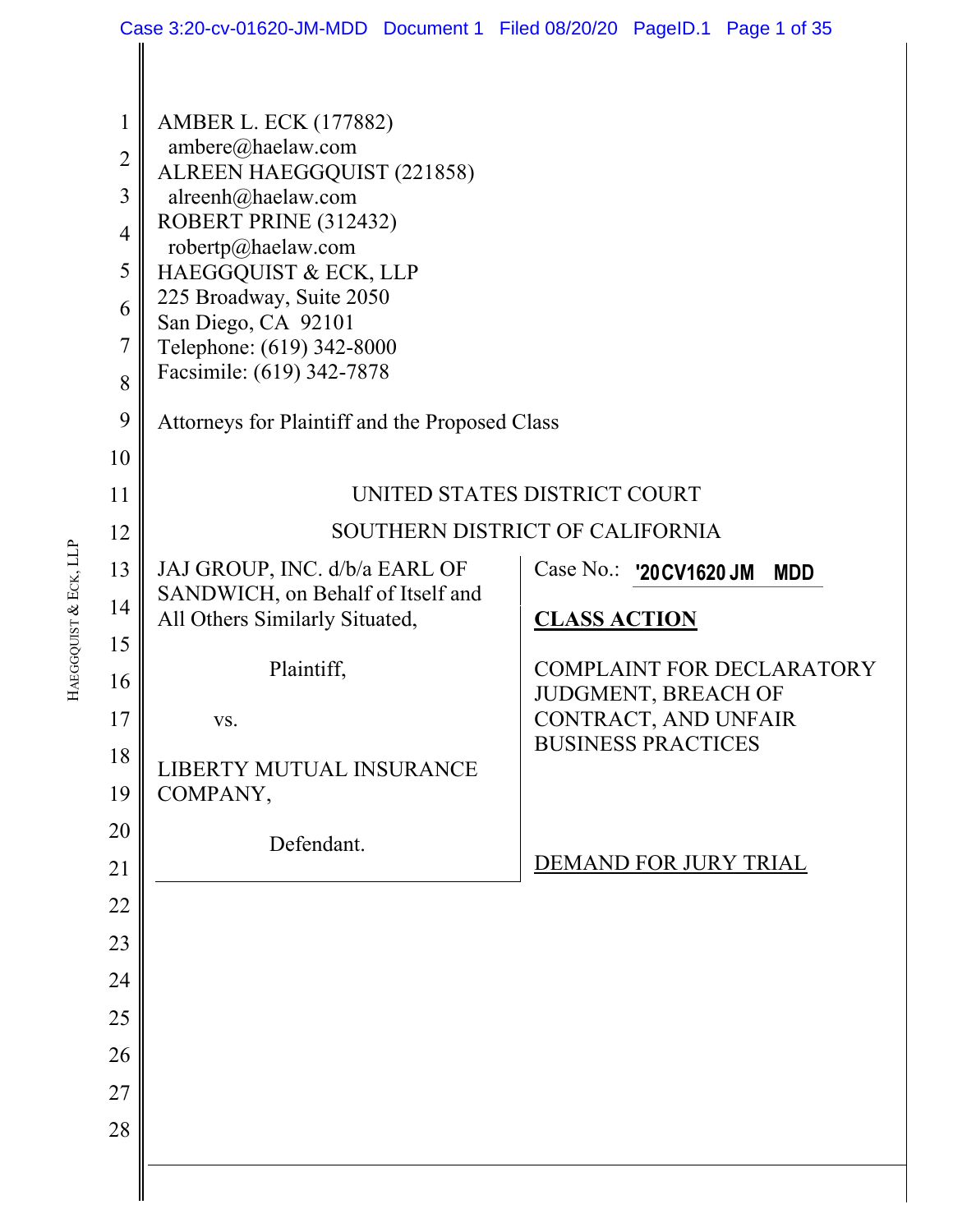|                       |                                              | Case 3:20-cv-01620-JM-MDD Document 1 Filed 08/20/20 PageID.2 Page 2 of 35 |                                                                                          |  |  |  |
|-----------------------|----------------------------------------------|---------------------------------------------------------------------------|------------------------------------------------------------------------------------------|--|--|--|
|                       | 1                                            | <b>TABLE OF CONTENTS</b>                                                  |                                                                                          |  |  |  |
|                       | $\overline{2}$                               |                                                                           |                                                                                          |  |  |  |
|                       | 3                                            | I.                                                                        |                                                                                          |  |  |  |
|                       | $\overline{4}$                               | II.                                                                       |                                                                                          |  |  |  |
|                       | 5                                            |                                                                           | A.                                                                                       |  |  |  |
|                       | 6                                            |                                                                           | <b>B.</b>                                                                                |  |  |  |
|                       | 7<br>8<br>9<br>10                            | III.                                                                      |                                                                                          |  |  |  |
|                       |                                              | IV.                                                                       |                                                                                          |  |  |  |
|                       |                                              |                                                                           | A.                                                                                       |  |  |  |
|                       |                                              |                                                                           | <b>B.</b><br>Governments Across the Country Order Everyone to "Stay at                   |  |  |  |
|                       | 11                                           |                                                                           |                                                                                          |  |  |  |
|                       | 12<br>13<br>14<br>15<br>16<br>17<br>18<br>19 |                                                                           | $\mathcal{C}$ .<br>The Losses from These Business Closures Are Covered Business          |  |  |  |
|                       |                                              |                                                                           | D.                                                                                       |  |  |  |
| HAEGGQUIST & ECK, LLP |                                              |                                                                           | Liberty Mutual's Denial of Plaintiff's and Other Policyholders'<br>Ε.                    |  |  |  |
|                       |                                              | V.                                                                        |                                                                                          |  |  |  |
|                       |                                              |                                                                           | A.                                                                                       |  |  |  |
|                       |                                              |                                                                           | <b>B.</b>                                                                                |  |  |  |
|                       | 20<br>21                                     |                                                                           | $\mathcal{C}$ .                                                                          |  |  |  |
|                       | 22                                           |                                                                           | D.                                                                                       |  |  |  |
|                       | 23                                           |                                                                           | Ε.                                                                                       |  |  |  |
|                       | 24                                           |                                                                           | F.                                                                                       |  |  |  |
|                       | 25                                           | VI.                                                                       |                                                                                          |  |  |  |
|                       | 26                                           |                                                                           | COUNT I – Declaratory Judgment – Business Income Coverage                                |  |  |  |
|                       | 27                                           |                                                                           | (On Behalf of the Nationwide Class and California Sub-                                   |  |  |  |
|                       | 28                                           |                                                                           |                                                                                          |  |  |  |
|                       |                                              |                                                                           | COMPLAINT FOR DECLARATORY JUDGMENT, BREACH OF CONTRACT,<br>AND UNFAIR BUSINESS PRACTICES |  |  |  |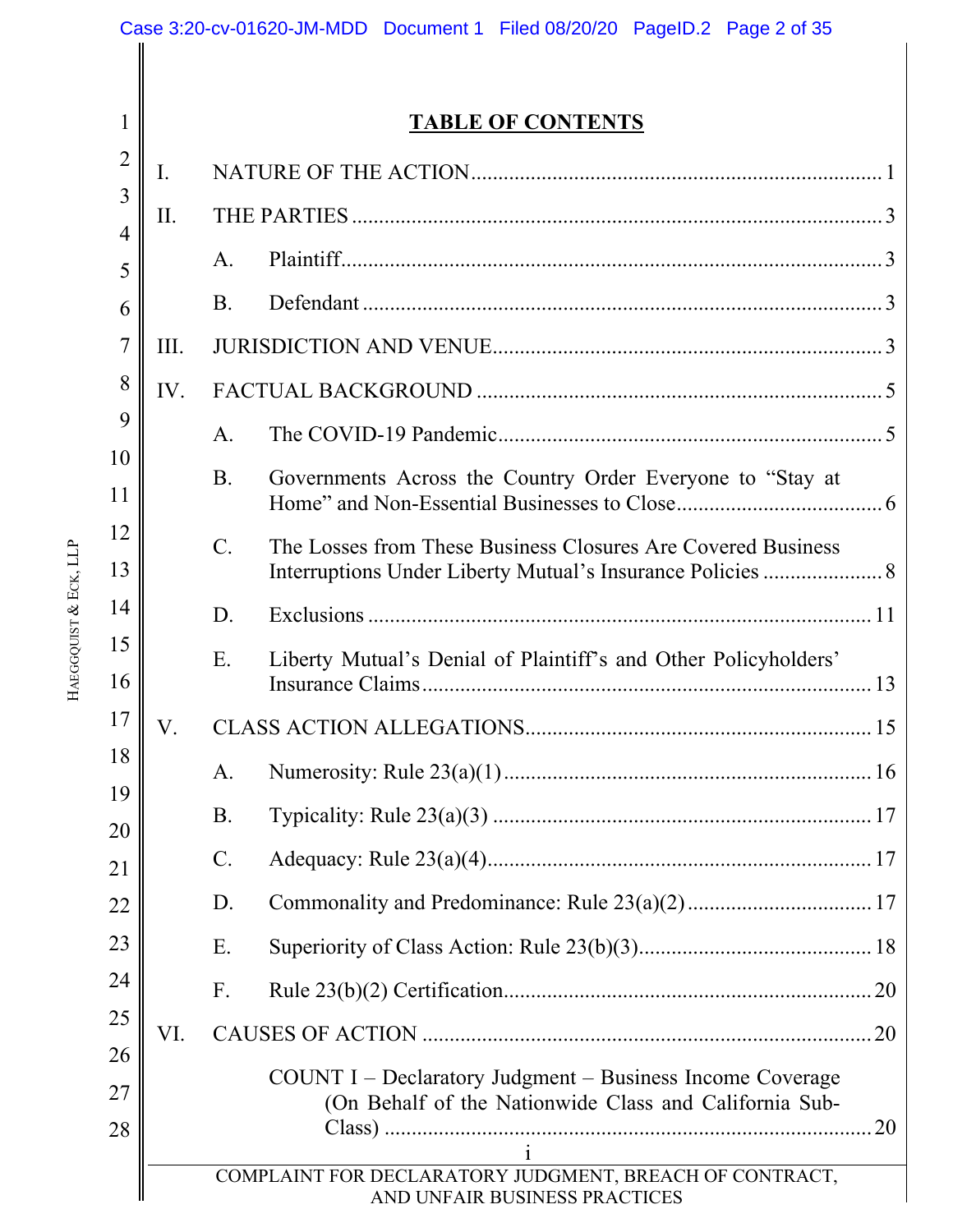#### $28$  || ii COMPLAINT FOR DECLARATORY JUDGMENT, BREACH OF CONTRACT, AND UNFAIR BUSINESS PRACTICES 1 2 3 4 5 6 7 8 9 10 11 12 13 14 15 16 17 18 19 20 21 22 23 24 25 26 27 28 COUNT II – Breach of Contract – Business Income Coverage (On Behalf of the Nationwide Class and California Sub-Class) ....... 22 COUNT III – Declaratory Judgment – Civil Authority Coverage (On Behalf of the Nationwide Class and California Sub-Class)…….. ................................................................................ 23 COUNT IV – Breach of Contract – Civil Authority Coverage (On Behalf of the Nationwide Class and California Sub-Class)…….. ................................................................................ 25 COUNT V – Declaratory Judgment – Extra Expense Coverage (On Behalf of the Nationwide Class and California Sub-Class)…….. ................................................................................ 26 COUNT VI – Breach of Contract – Extra Expense Coverage (On Behalf of the Nationwide Class and California Sub-Class)…….. ................................................................................ 28 COUNT VII – Unfair Business Practices Under Bus. & Prof. Code §17200, *et seq*. (On Behalf of Plaintiff and the California Sub-Class)... ................................................................................ 29 VII. PRAYER FOR RELIEF .................................................................................. 31 VIII. JURY DEMAND ............................................................................................ 32 Case 3:20-cv-01620-JM-MDD Document 1 Filed 08/20/20 PageID.3 Page 3 of 35

HAEGGQUIST & ECK, LLP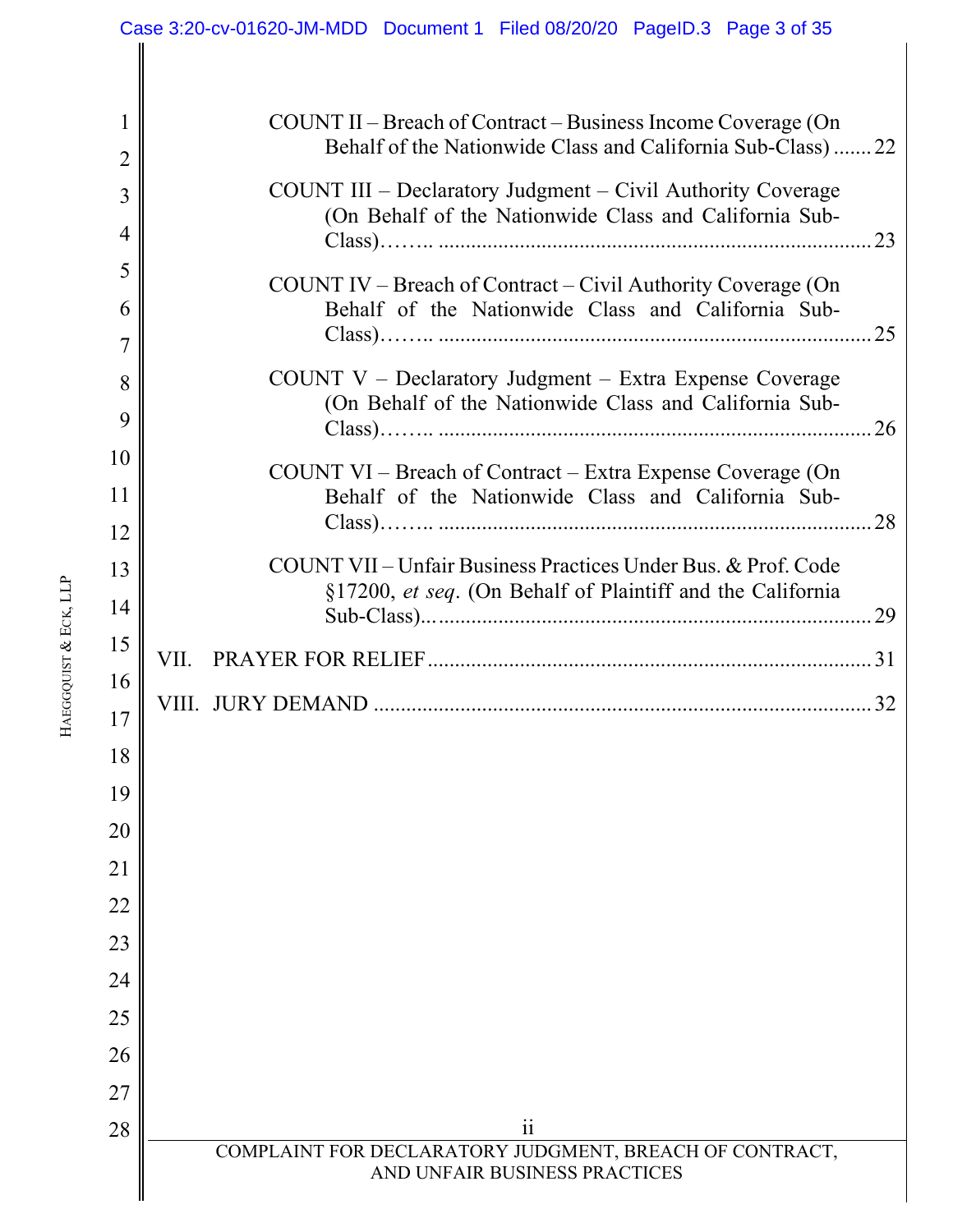1 2 3 4 5 6 7 Plaintiff JAJ Group, Inc. d/b/a Earl of Sandwich ("Earl of Sandwich" or "Plaintiff"), on behalf of itself and all others similarly situated, brings this class action against Defendant Liberty Mutual Insurance Company ("Defendant" or "Liberty Mutual"), and alleges as follows based on personal knowledge as to itself and upon information and belief as to other matters based on their counsel's investigation. Plaintiff believes additional evidentiary support exists for its allegations, given an opportunity for discovery.

8

#### **I. NATURE OF THE ACTION**

9 10 11 12 13 14 15 16 1. Plaintiff and other businesses nationwide purchased commercial property insurance to protect their businesses if they had to temporarily shut down. They reasonably believed their policies would help protect their businesses in the unlikely event the government ordered them to stop or severely restrict operations (in connection with a pandemic or any other Covered Cause of Loss). However, after collecting billions of dollars in premiums, Defendant and other insurers are now categorically refusing to pay these legitimate claims for business interruption coverage.

17 18 19 20 21 2. California and the vast majority of states across the country have entered civil authority orders requiring residents to "stay-at-home" or "shelter-in-place" and suspending or severely limiting business operations of non-essential businesses that interact with the public and/or provide social gathering places (collectively, the "COVID-19 Civil Authority Orders").

22 23 24 25 26 3. These broad COVID-19 Civil Authority Orders have been financially devastating for most non-essential businesses, especially salons, restaurants, retail stores, entertainment venues, and other small, medium, and large businesses who have been forced to close, furlough employees, and submit to a sudden shutdown of operations and cash flow that threatens their survival.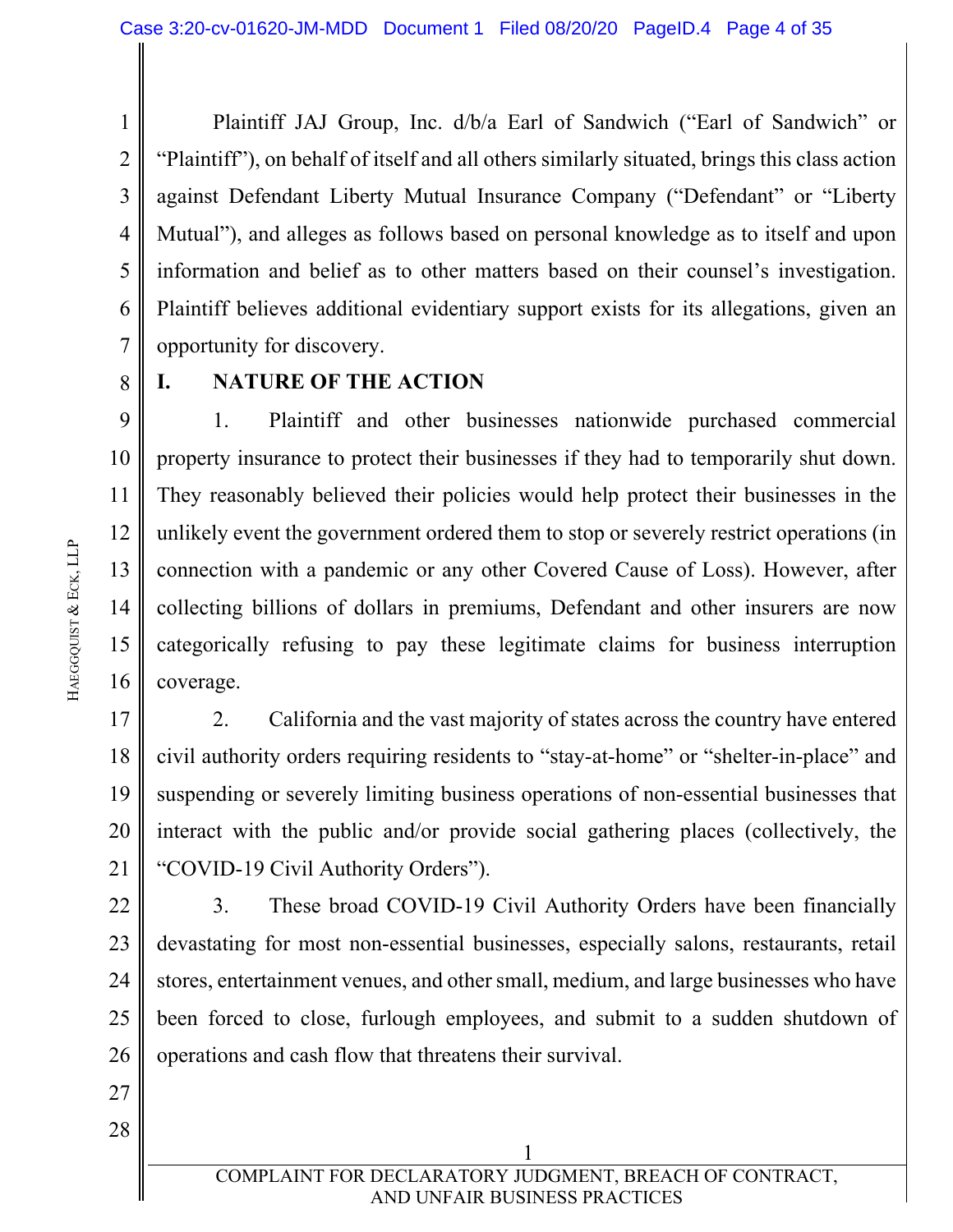1 2 3 4 5 6 7 8 9 4. Many businesses purchased insurance to protect against losses from catastrophic events like the current unforeseen COVID-19 pandemic through all-risk commercial property insurance policies. These policies promise to indemnify the policyholder for actual business losses incurred when business operations are involuntarily suspended, interrupted, curtailed, or when access to the premises is prohibited because of direct physical loss or damage to the property, or by a civil authority order that restricts or prohibits access to the property. This coverage, commonly known as "business interruption coverage," is standard in most all-risk commercial property insurance policies.

10 11 12 13 5. Despite the provision of business interruption coverage in these policies, Liberty Mutual is denying its obligation to pay for business income losses and other covered expenses incurred by policyholders for the physical loss and damage to the insureds' property arising from the COVID-19 Civil Authority Orders.

14 15 16 17 18 19 6. Plaintiff brings this action on behalf of a Nationwide Class and a California Sub-Class (defined below in ¶¶61 a and b) of policyholders who purchased standard Liberty Mutual commercial property insurance policies which provide for business income loss and extra expense coverage and do not exclude coverage for pandemics, and who have suffered losses due to measures put into place by COVID-19 Civil Authority Orders.

20 21 22 23 24 25 7. This action seeks a declaratory judgment that Liberty Mutual is contractually obligated to pay business interruption losses incurred due to Plaintiff's and other Class members' compliance with COVID-19 Civil Authority Orders. In addition, Plaintiff seeks damages, attorneys' fees and costs, and any other relief that this Court deems equitable and just, arising out of Liberty Mutual's breach of contract and wrongful conduct.

26 27 8. Specifically, Plaintiff, individually and on behalf of the Nationwide Class and California Sub-Class brings claims for: (1) declaratory judgment regarding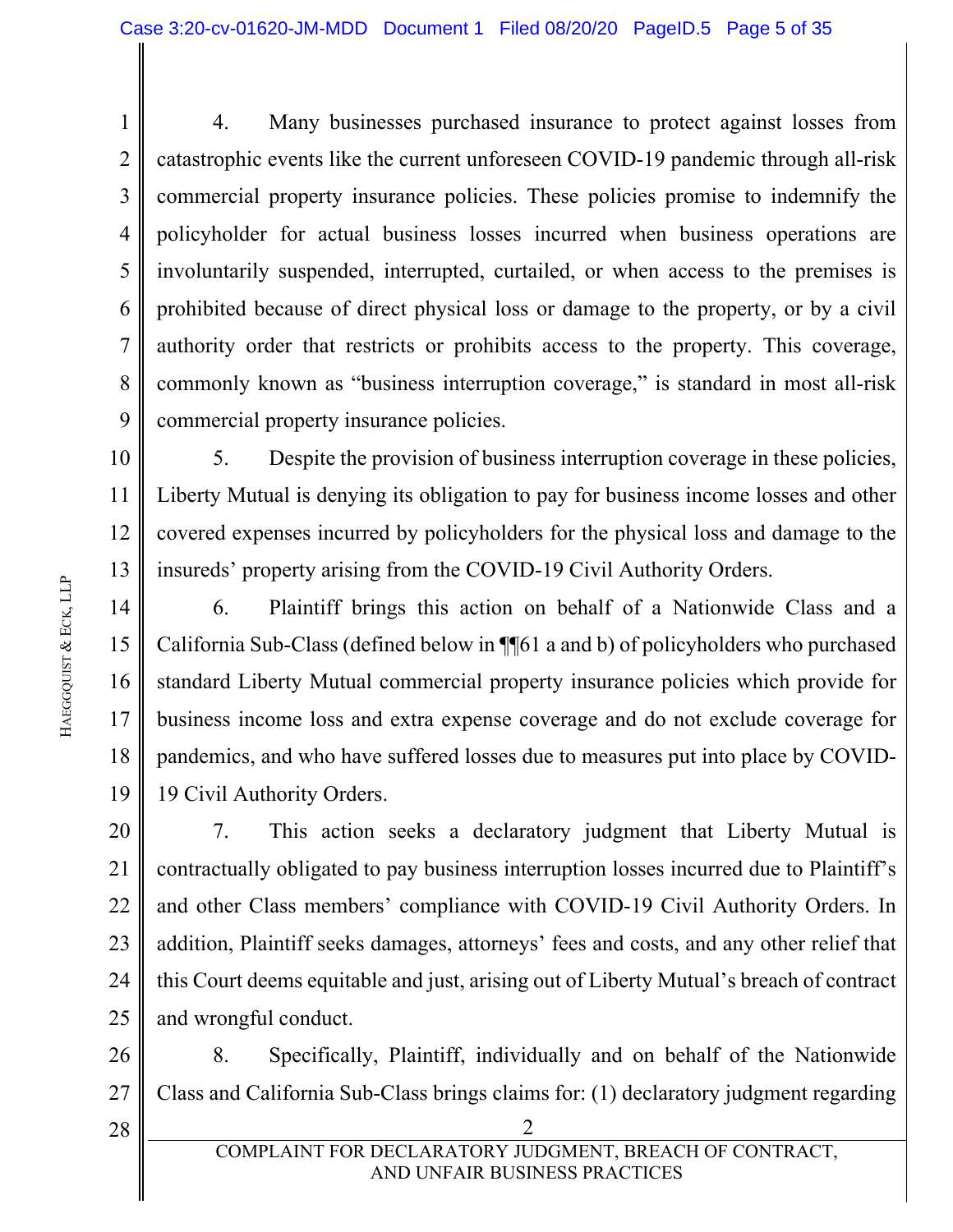1 2 3 4 5 business income coverage; (2) breach of contract regarding business income coverage; (3) declaratory judgment regarding civil authority coverage; (4) breach of contract regarding civil authority coverage; (5) declaratory judgment regarding extra expense coverage; (6) breach of contract regarding extra expense coverage; and (7) unfair business practices under Business & Professions Code §17200, *et seq*.

6

7

8

9

10

11

12

13

14

15

16

17

18

19

20

21

22

23

24

25

26

27

28

## **II. THE PARTIES**

## **A. Plaintiff**

9. Plaintiff JAJ Group, Inc. d/b/a Earl of Sandwich's principal place of business is at 690 First Avenue, San Diego, California 92101. Earl of Sandwich is owned by JAJ Group, Inc., and was forced to close entirely on March 19, 2020 due to the applicable COVID-19 Civil Authority Orders.

## **B. Defendant**

10. Defendant Liberty Mutual Insurance Company is a Massachusetts corporation with its principal place of business at 175 Berkeley Street, Boston, Massachusetts 02116. Liberty Mutual owns subsidiaries, directly and indirectly, that issue, among other things, property insurance.

11. Liberty Mutual issued the Liberty Mutual Policy No. BZS (21) 59 08 27 60 to Earl of Sandwich for the policy period of February 18, 2020 to February 18, 2021 (the "Policy").

## **III. JURISDICTION AND VENUE**

12. This Court has original jurisdiction over this action under 28 U.S.C. §1332(a) as well as the Class Action Fairness Act of 2005, 28 U.S.C. §1332(d)(2), as to the named Plaintiff and every member of the Nationwide Class and California Sub-Class, because both of the proposed Classes contain more than 100 members, the aggregate amount in controversy exceeds \$5 million, and Class members reside in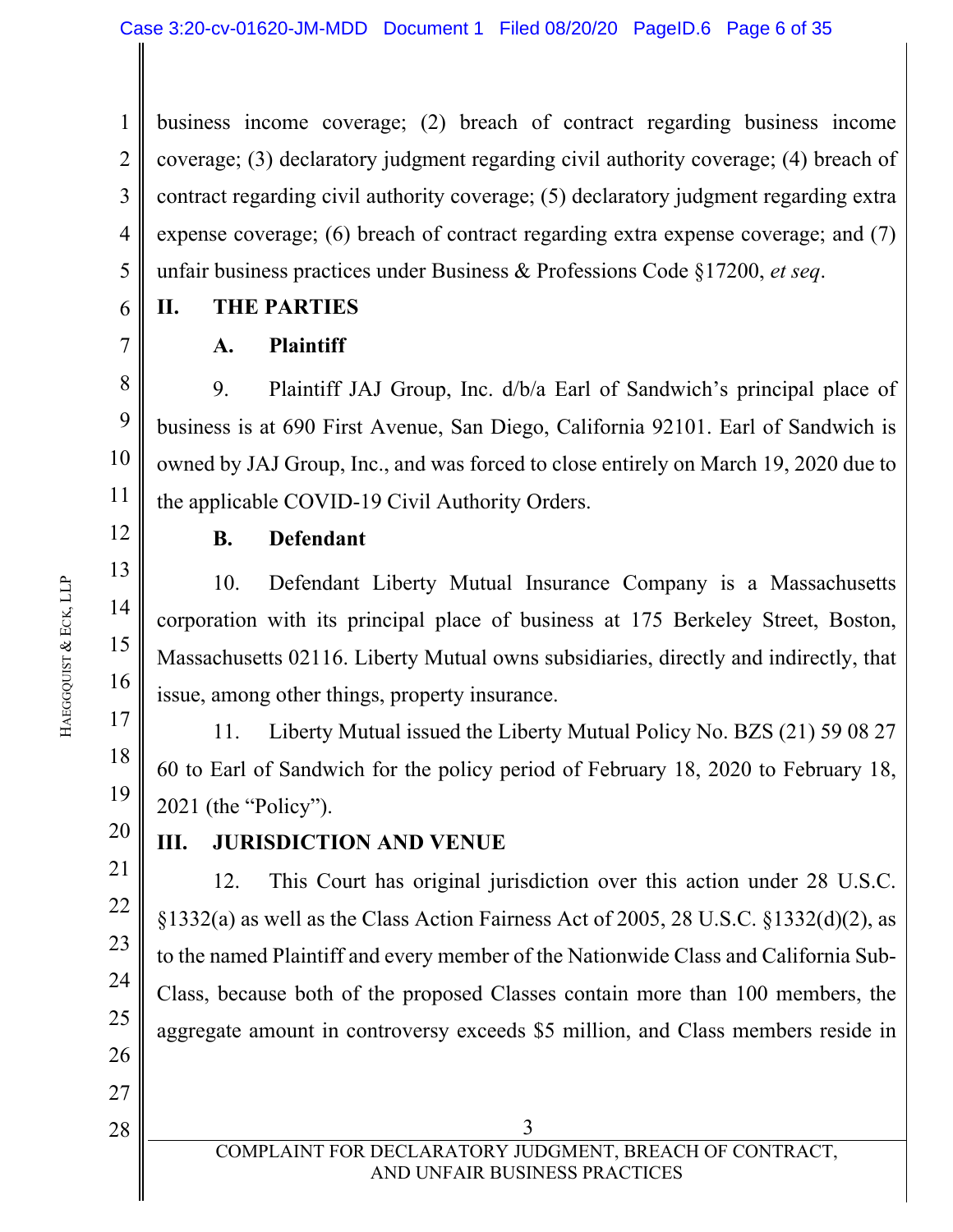1 2 California and are therefore diverse from Defendant. The Court has supplemental jurisdiction over Plaintiff's state law claims pursuant to 28 U.S.C. §1367(a).

3 4 5 6 7 8 9 10 11 12 13 14 15 16 17 18 13. This Court has personal jurisdiction over Plaintiff because Plaintiff submits to the Court's jurisdiction for the purpose of this Complaint. This Court has personal jurisdiction over Defendant because it does a substantial amount of business in California, including in this District, is authorized to conduct business in California, including in this District, and/or has intentionally availed itself of the laws and markets of this District through the use, promotion, sale, marketing, and/or distribution of its products and services at issue in this Complaint. Defendant's liability to Plaintiff, the Nationwide Class, and the California Sub-Class arises from and relates to Defendant's conduct within the state of California. As set forth herein, Defendant acted within California to sell various business insurance policies within the state of California. Thus, Defendant has purposefully availed itself of the benefits and protections of the state of California in conducting its unlawful enterprise, which purposeful availment constitutes sufficient minimum contacts with the state of California that the exercise of personal jurisdiction over Defendant with regard to the claims of Plaintiff, the Nationwide Class, and the California Sub-Class, and does not violate Due Process.

19 20 21 22 23 24 14. Venue is proper in this District pursuant to 28 U.S.C. §1391(b), because a substantial part of the events or omissions giving rise to the claims occurred in this District. Venue is also proper under 18 U.S.C. §1965(a), because Defendant transacts a substantial amount of its business in this District. Alternatively, venue is proper under 28 U.S.C. §1391(b)(3) because this Court has personal jurisdiction over Defendant.

 $\begin{array}{c|c|c|c|c} 28 & 4 \end{array}$ COMPLAINT FOR DECLARATORY JUDGMENT, BREACH OF CONTRACT, AND UNFAIR BUSINESS PRACTICES

25

26

27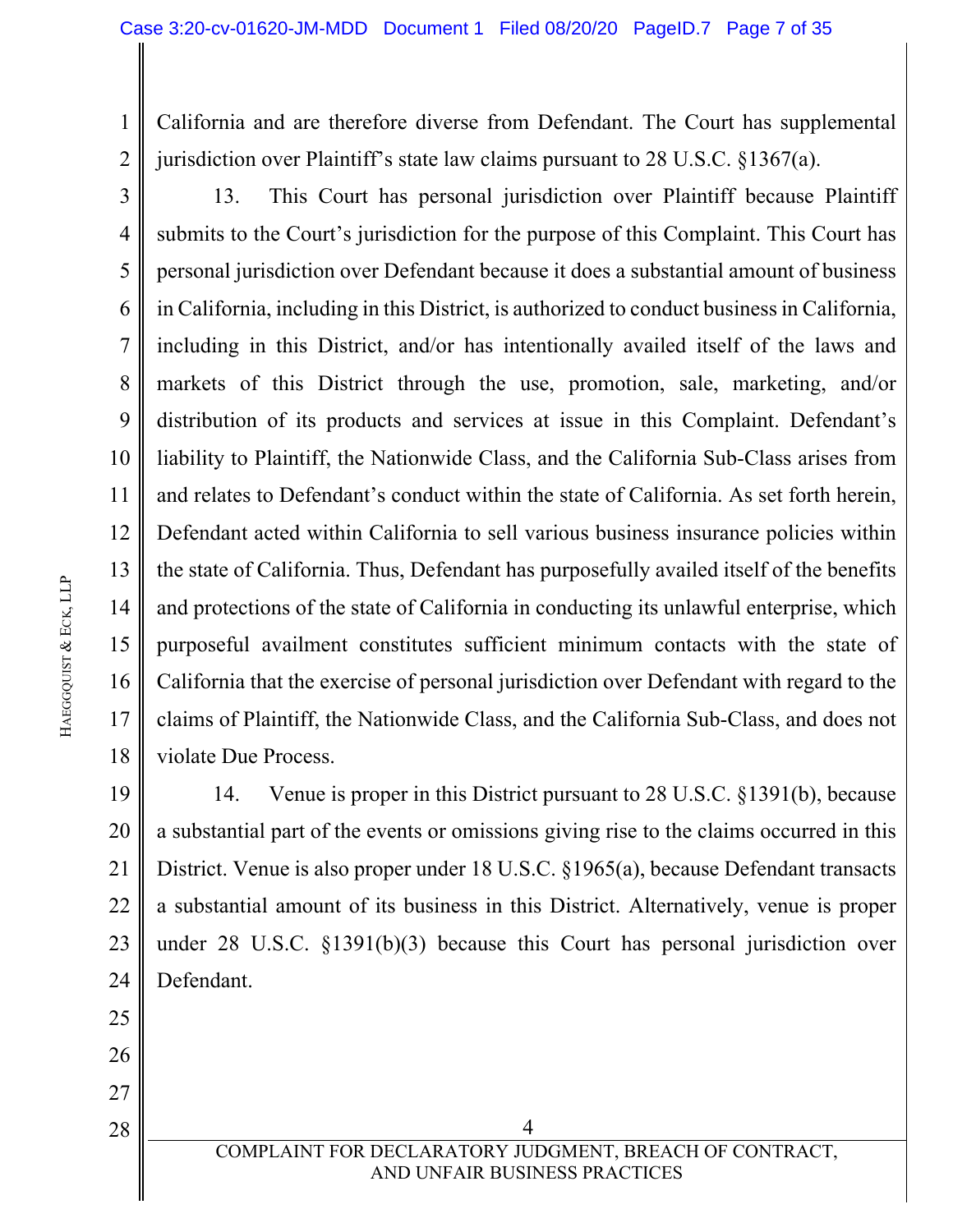2

1

### **IV. FACTUAL BACKGROUND**

#### **A. The COVID-19 Pandemic**

3 4 5 6 15. COVID-19 is an infectious disease caused by a recently discovered novel coronavirus known as SARS-CoV-2 ("Coronavirus" or "COVID-19"). The first instances of the disease spreading to humans were diagnosed in or around December 2019.

7 8 9 16. On January 30, 2020, the World Health Organization ("WHO") declared that the Coronavirus outbreak constituted a public health emergency of international concern.

10 11 17. On March 11, 2020, the WHO declared Coronavirus a worldwide pandemic.

12 13 18. On March 13, 2020, President Trump declared the COVID-19 pandemic to be a national emergency.

14 15 16 19. On March 16, 2020, the Centers for Disease Control and Prevention ("CDC") and national Coronavirus Task Force issued guidance to the American public advising individuals to adopt social distancing measures.

17 18 19 20 20. As of August 18, 2020, the number of confirmed cases of COVID-19 is over 21 million worldwide, with nearly 800,000 deaths,<sup>1</sup> with the United States dealing with nearly 5.5 million confirmed cases and over 169,000 reported deaths – more than any other country in the world.<sup>2</sup>

26 27 2 *See Cases in the U.S.*, Center for Disease Control and Prevention, https://www.cdc.gov/coronavirus/2019-ncov/cases-updates/cases-in-us.html (last visited August 18, 2020).

 $28$  |  $5$ COMPLAINT FOR DECLARATORY JUDGMENT, BREACH OF CONTRACT, AND UNFAIR BUSINESS PRACTICES

21

22

23

<sup>24</sup>  25 1 *See Coronavirus disease (COVID-19) Situation Report – 209*, World Health Organization, https://www.who.int/emergencies/diseases/novel-coronavirus-2019 (last visited August 18, 2020).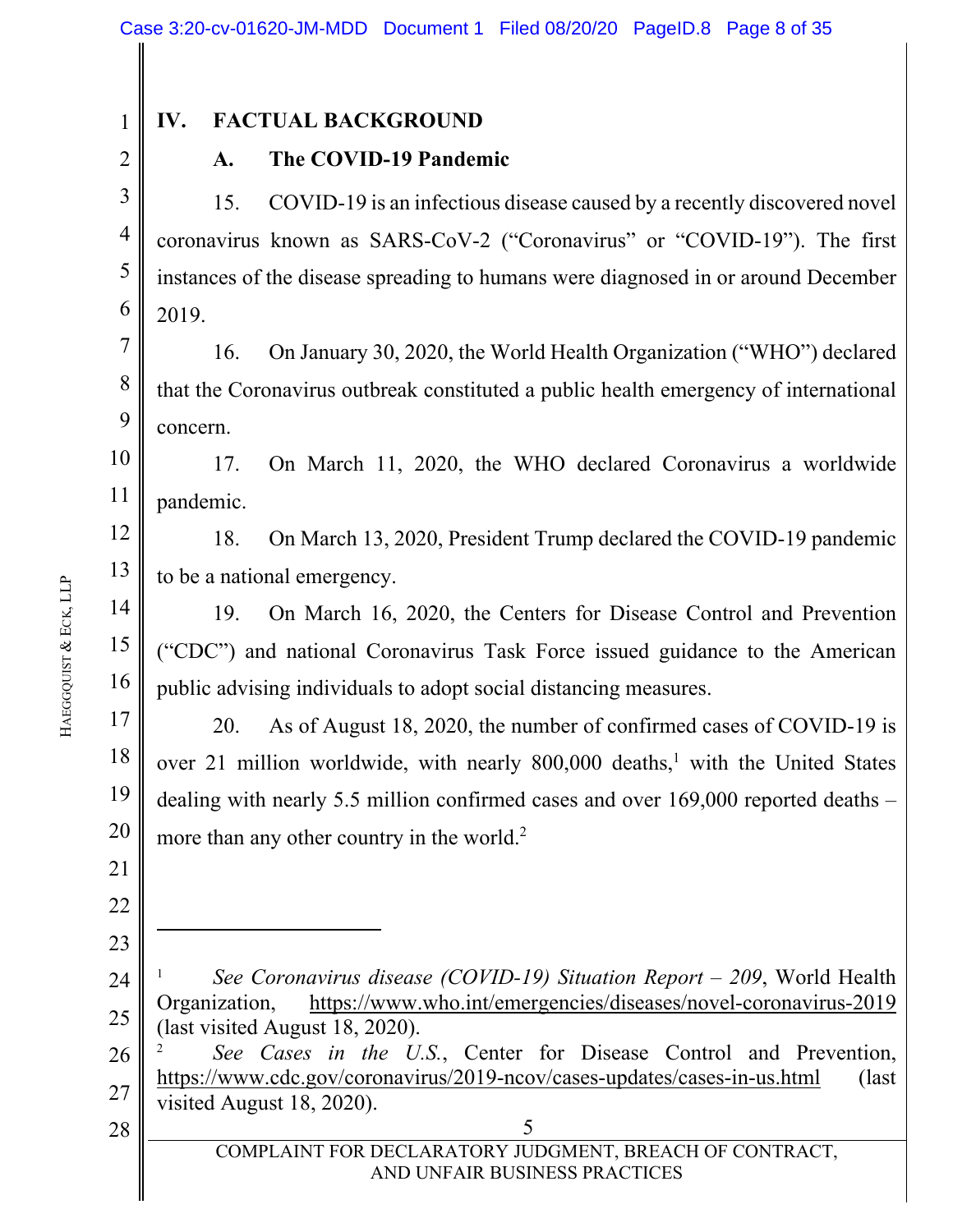2

3

4

5

6

7

8

9

10

12

22

23

24

25

28

1

#### **B. Governments Across the Country Order Everyone to "Stay at Home" and Non-Essential Businesses to Close**

21. On March 4, 2020, California Governor Gavin Newsom declared a state of emergency and on March 12, 2020, issued an executive order directing California residents to cancel large non-essential gatherings.

22. On March 16, 2020, San Diego's mayor, Kevin Faulconer issued Executive Order No. 2020-1, prohibiting any gathering of 50 or more people and discouraging all non-essential gatherings of any size. On April 30, 2020, Mayor Faulconer issued Executive Order 2020-3, extending the executive order until May 31, 2020.3

11 13 14 15 16 17 18 19 23. On March 19, 2020, Governor Newsom issued Executive Order N-33- 20, requiring "all individuals living in the State of California to stay home or at their place of residence except as needed" for essential service and engage in strict social distancing. The Order incorporated by reference California Government Code §8665, which provides that "[a]ny person . . . who refuses or willfully neglects to obey any lawful order . . . issued as provided in this chapter, shall be guilty of a misdemeanor and, upon conviction thereof, shall be punishable by a fine of not to exceed one thousand dollars (\$1,000) or by imprisonment for not to exceed six months or by both such fine and imprisonment." *Id.*

20 21 24. All California businesses not deemed essential, including Earl of Sandwich, were ordered to close their doors.

26 27 3 *See City of Executive Order No. 2020-3 By the Mayor*, the City of San Diego, https://www.sandiego.gov/sites/default/files/mkf executive order 2020-04-30- 2020\_3.pdf (last visited August 18, 2020).

 $\begin{array}{c|c|c|c|c} 28 & 6 \end{array}$ COMPLAINT FOR DECLARATORY JUDGMENT, BREACH OF CONTRACT, AND UNFAIR BUSINESS PRACTICES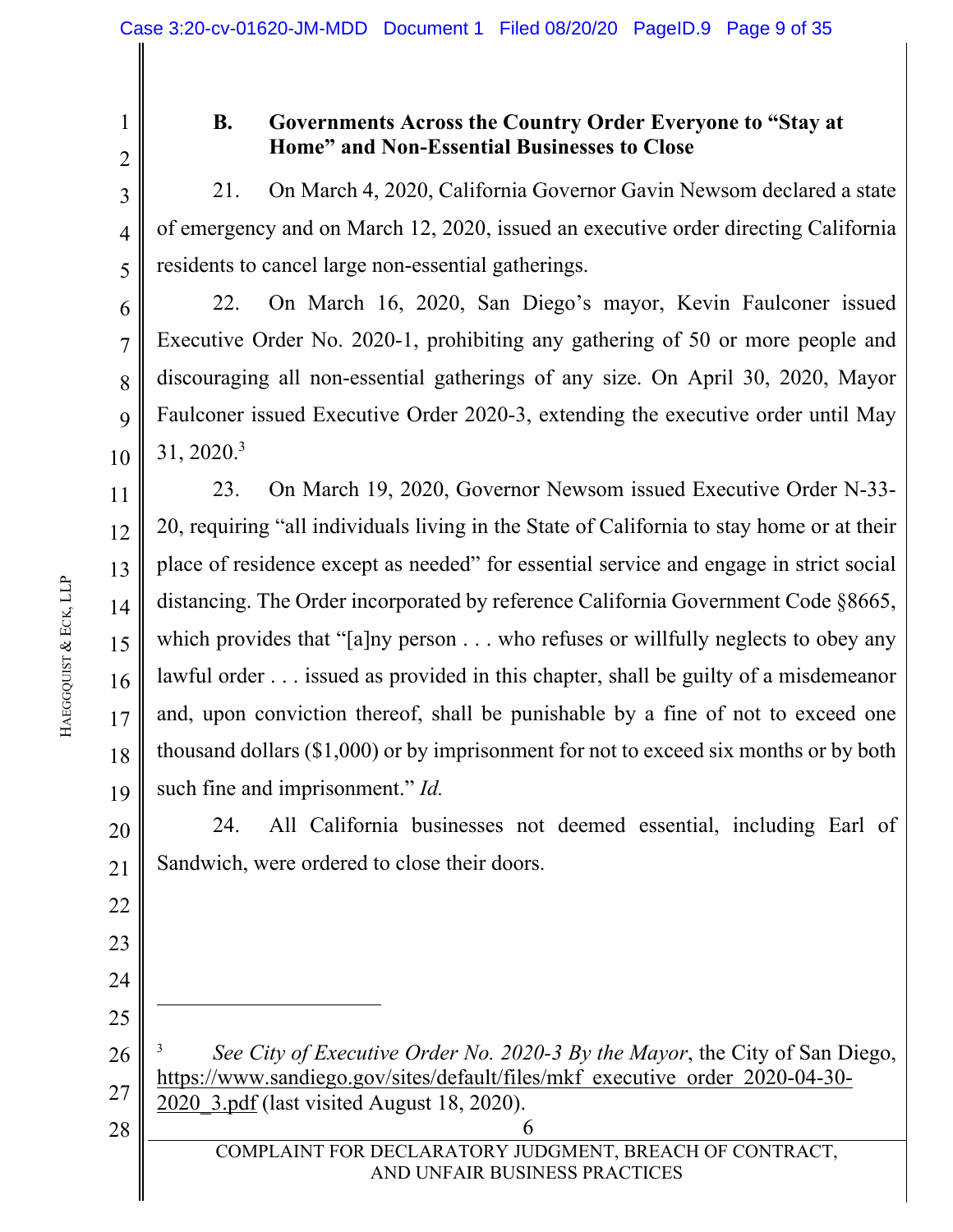1 2 25. On June  $15$ ,  $2020^4$  and June 22,  $2020^5$ , Governor Newsom issued Executive Orders extending provisions of prior executive orders another 60 days.

3 4 5 6 7 26. On July 13, 2020, due to a surge in coronavirus cases, Governor Newsom announced that he was re-imposing restrictions on many indoor businesses statewide, including hair salons and barber shops, and imposing additional restrictions on businesses in 30 counties that had been on monitoring list for three consecutive days, including San Diego.6

8 9 10 27. Other states around the Country have implemented similar orders, requiring large scale business closures and imposing other limitations on businesses that prevent them from operating or limit their operations.

11 12 13 14 28. For example, on March 16, 2020, New York Governor Andrew Cuomo, New Jersey Governor Phil Murphy, and Connecticut Governor Ned Lamont ordered the closure of all gyms, movie theaters, bars, and casinos. They also ordered all restaurants to close except for take-out and delivery orders.

15 16 17 18 19 20 21 29. Altogether, 49 state governments have enacted at least one civil authority order prohibiting or severely limiting restaurants and other non-essential businesses. In addition to California, all but six states have enacted COVID-19 Civil Authority Orders, including "stay-at-home" or "shelter-in-place" orders; 35 states have closed all non-essential businesses, and other states are taking measures to limit business operations. All 50 states have closed schools, and all but one state (South Dakota) has closed restaurants and bars for services other than take-out and delivery.

 $\begin{array}{c|c|c|c|c} 28 & 7 \end{array}$ COMPLAINT FOR DECLARATORY JUDGMENT, BREACH OF CONTRACT, AND UNFAIR BUSINESS PRACTICES 24 25 26 27 28 <sup>4</sup> https://www.gov.ca.gov/wp-content/uploads/2020/06/6.15.20-EO-N-69-20-text.pdf <sup>5</sup> https://www.gov.ca.gov/wp-content/uploads/2020/06/6.22.20-EO-N-70-20-text.pdf 6 https://www.npr.org/sections/coronavirus-liveupdates/2020/07/13/890602390/california-closes-indoor-businesses-statewide-ascovid-19-cases-surge

22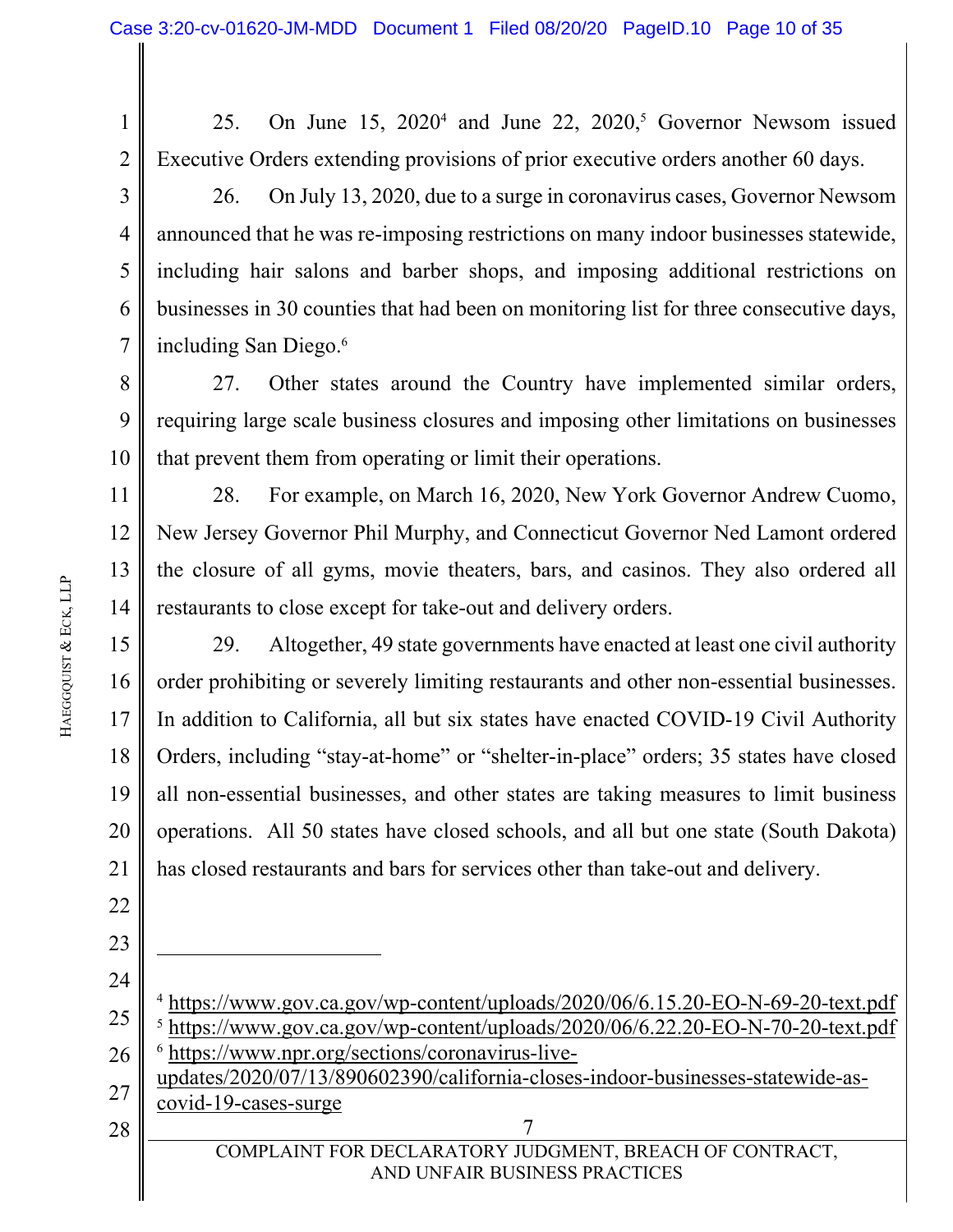3

4

5

12

13

16

17

18

19

20

21

22

23

24

25

26

27

28

1

### **C. The Losses from These Business Closures Are Covered Business Interruptions Under Liberty Mutual's Insurance Policies**

30. Liberty Mutual's insurance policies issued to Plaintiff and the Class Members are "all risk" commercial property policies that cover loss or damage to the covered premises resulting from all risks other than those expressly excluded.

6 7 31. Plaintiff and Class Members do not participate in the drafting or negotiating of their policies with Liberty Mutual.

8 9 10 32. The Policy, as well as the policies of other Class Members (the "Policies"), include standard forms used by Liberty Mutual for all insureds having applicable coverage.

11 33. Among the coverages provided by the Policy was business interruption insurance, which, generally, would indemnify Plaintiff for lost income and profits if its business was shut down.

14 15 34. The Businessowners Coverage Form, BP 00 03 07 13) in the Policy provides coverage for Plaintiff as follows:

**A. Coverage** 

 We will pay for direct physical loss of or damage to Covered Property at the premises described in the Declarations caused by or resulting from any Covered Cause of Loss.

**\*\*\***

## **3. Covered Causes of Loss**

 Direct physical loss unless the loss is excluded or limited under Section I – Property.

35. In the same form, the Policy provided the following Additional Coverage for Plaintiff for Business Income:

## **5. Additional Coverages**

\*\*\*

 $\begin{array}{c|c|c|c|c} 28 & 8 \end{array}$ COMPLAINT FOR DECLARATORY JUDGMENT, BREACH OF CONTRACT, AND UNFAIR BUSINESS PRACTICES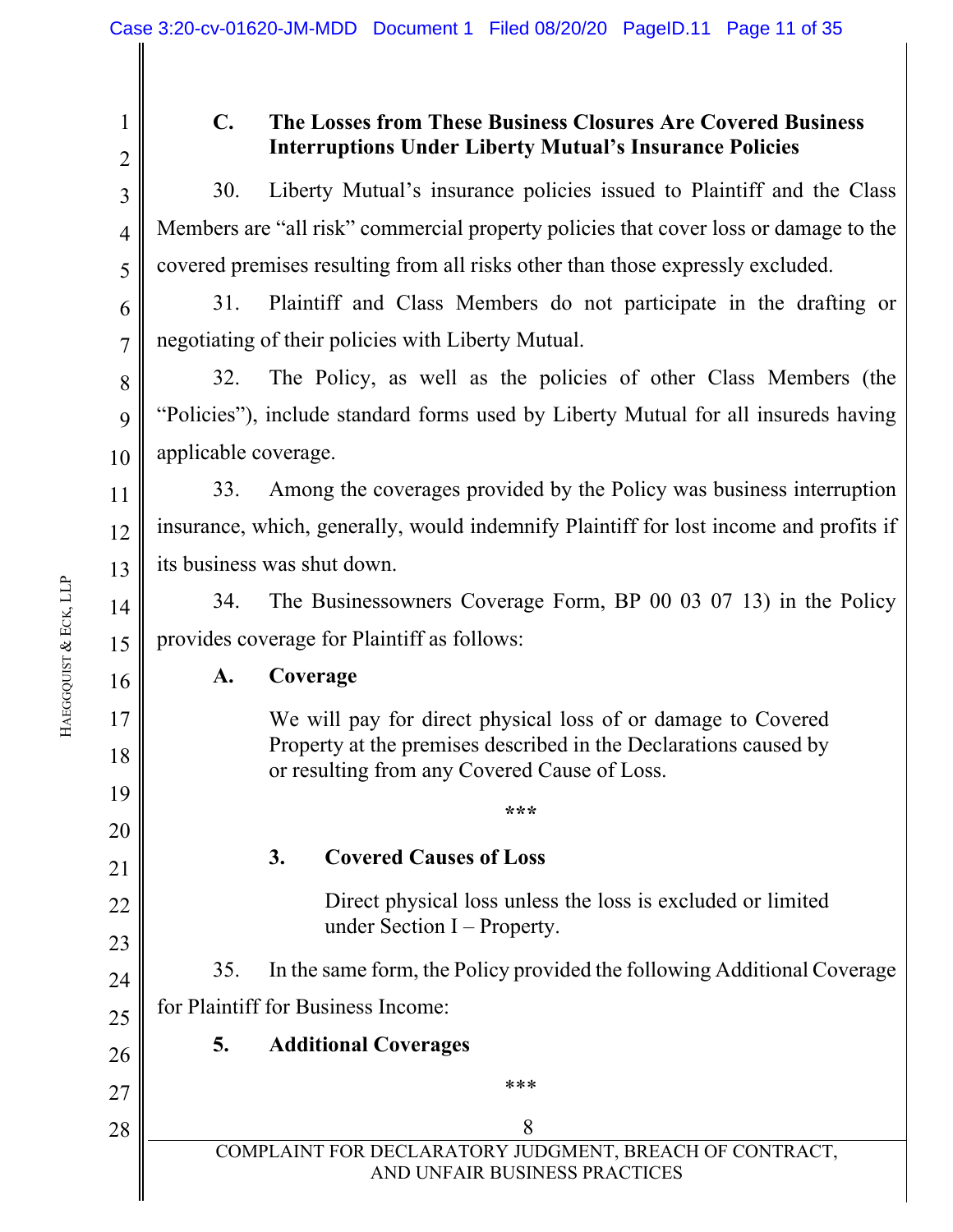**f. Business Income** 

#### **(1)** Business Income

- **(a)** We will pay for the actual loss of Business Income you sustain due to the necessary suspension of your "operations" during the "period of restoration". The suspension must be caused by direct physical loss of or damage to property at the described premises. The loss or damage must be caused by or result from a Covered Cause of Loss. With respect to loss of or damage to personal property in the open or personal property in a vehicle, the described premises include the area within 100 feet of such premises.
	- **(b)** We will only pay for loss of Business Income that you sustain during the "period of restoration" and that occurs within 12 consecutive months after the date of direct physical loss or damage. We will only pay for ordinary payroll expenses for 60 days following the date of direct physical loss or damage, unless a greater number of days is shown in the **Declarations**
- **(2) Extended Business Income** [as described in the policy].

\*\*\*

36. In addition, Plaintiff's Policy provided coverage for "Extra Expense" as

20 follows:

**g. Extra Expense** 

**(1)** We will pay necessary Extra Expense you incur during the "period of restoration" that you would not have incurred if there had been no direct physical loss or damage to property at the described premises. The loss or damage must be caused by or result from a Covered Cause of Loss. With respect to loss of or damage to personal property in the open or personal property in a vehicle, the described premises include

 $\begin{array}{c|c}\n 28 & \end{array}$ COMPLAINT FOR DECLARATORY JUDGMENT, BREACH OF CONTRACT, AND UNFAIR BUSINESS PRACTICES

1

2

3

4

5

6

7

8

9

10

11

12

13

14

15

16

17

18

19

21

22

23

24

25

26

27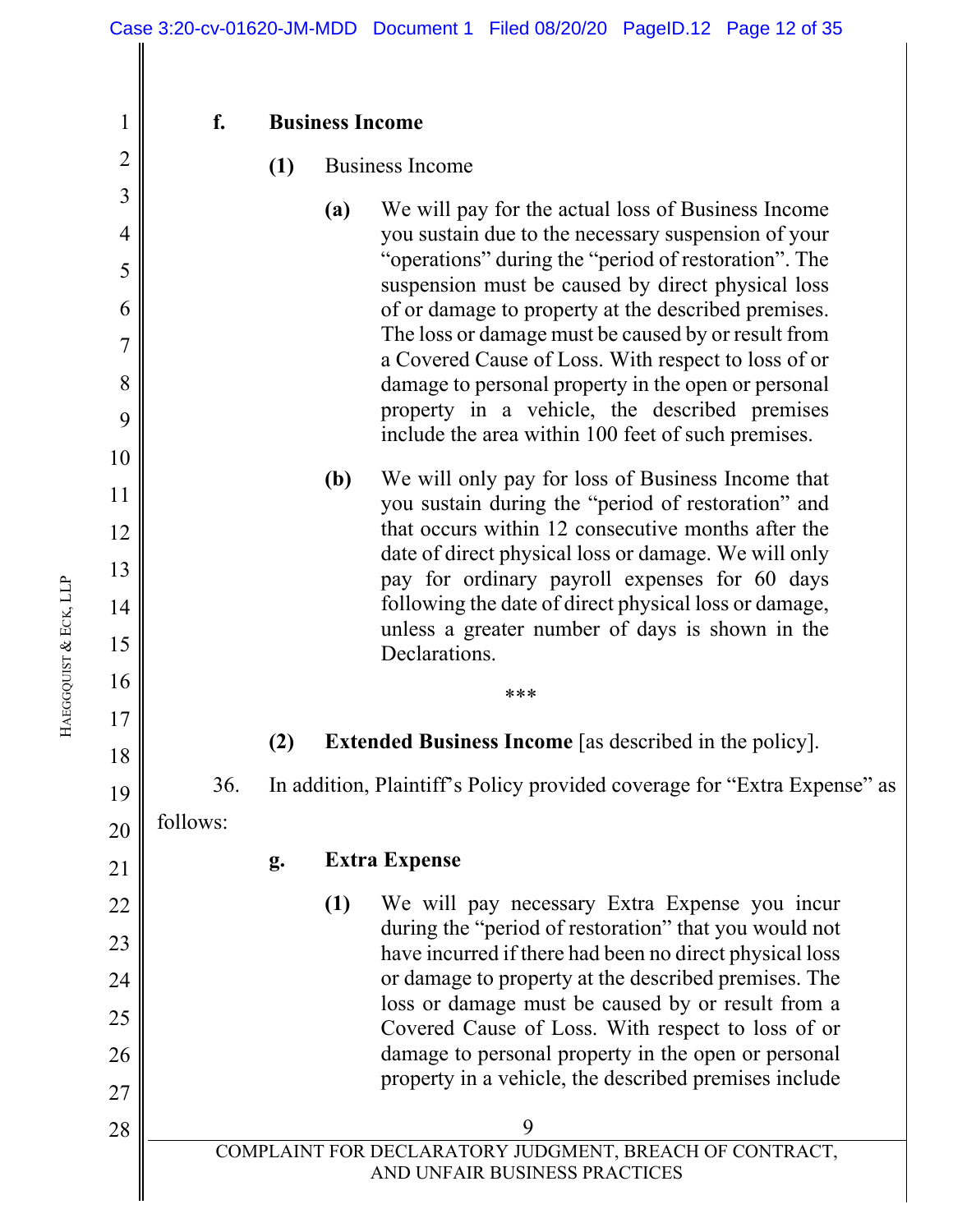|                       | $\mathbf 1$<br>$\overline{2}$ | the area within 100 feet of the site at which the<br>described premises are located.                                      |  |  |  |  |
|-----------------------|-------------------------------|---------------------------------------------------------------------------------------------------------------------------|--|--|--|--|
|                       | 3                             | With respect to the requirements set forth in the                                                                         |  |  |  |  |
|                       | $\overline{4}$                | preceding paragraph, if you occupy only part of the<br>site at which the described premises are located, your             |  |  |  |  |
|                       | 5                             | premises means:                                                                                                           |  |  |  |  |
|                       | 6                             | The portion of the building which you rent,<br>(a)                                                                        |  |  |  |  |
|                       | $\overline{7}$                | lease or                                                                                                                  |  |  |  |  |
|                       | 8                             | $[(b)-(c)$ Any area within the building or on the site at<br>which the described premises are located, if                 |  |  |  |  |
|                       | 9<br>10                       | that area services, or is used to gain access to,<br>the described premises.                                              |  |  |  |  |
|                       | 11                            |                                                                                                                           |  |  |  |  |
|                       | 12                            | (2)<br>Extra Expense means expense incurred:                                                                              |  |  |  |  |
|                       | 13                            | To avoid or minimize the suspension of business and to<br>(a)<br>continue "operations":                                   |  |  |  |  |
|                       | 14                            | (i)<br>At the described premises; or                                                                                      |  |  |  |  |
|                       | 15                            | temporary locations, including relocation<br>(ii)<br>At                                                                   |  |  |  |  |
| HAEGGQUIST & ECK, LLP | 16                            | expenses, and costs to equip and operate the<br>replacement or temporary locations.                                       |  |  |  |  |
|                       | 17                            |                                                                                                                           |  |  |  |  |
|                       | 18                            | To minimize the suspension of business if you cannot<br><b>(b)</b><br>continue "operations".                              |  |  |  |  |
|                       | 19                            | 37.<br>Under Plaintiff's Policy, Business Income is defined as:                                                           |  |  |  |  |
|                       | 20                            | Net Income (Net Profit or Loss before income taxes) that<br>(i)                                                           |  |  |  |  |
|                       | 21                            | would have been earned or incurred if no physical loss or                                                                 |  |  |  |  |
|                       | 22                            | damage has occurred, but not including any Net Income that<br>would likely have been earned as a result of an increase in |  |  |  |  |
|                       | 23                            | the volume of business due to favorable business conditions                                                               |  |  |  |  |
|                       | 24                            | caused by the impact of the Covered Cause of Loss on<br>customers or on other businesses; and                             |  |  |  |  |
|                       | 25<br>26                      | Continuing normal operating expenses incurred, including<br>(ii)                                                          |  |  |  |  |
|                       | 27                            | payroll.                                                                                                                  |  |  |  |  |
|                       | 28                            | 10                                                                                                                        |  |  |  |  |
|                       |                               | COMPLAINT FOR DECLARATORY JUDGMENT, BREACH OF CONTRACT,<br>AND UNFAIR BUSINESS PRACTICES                                  |  |  |  |  |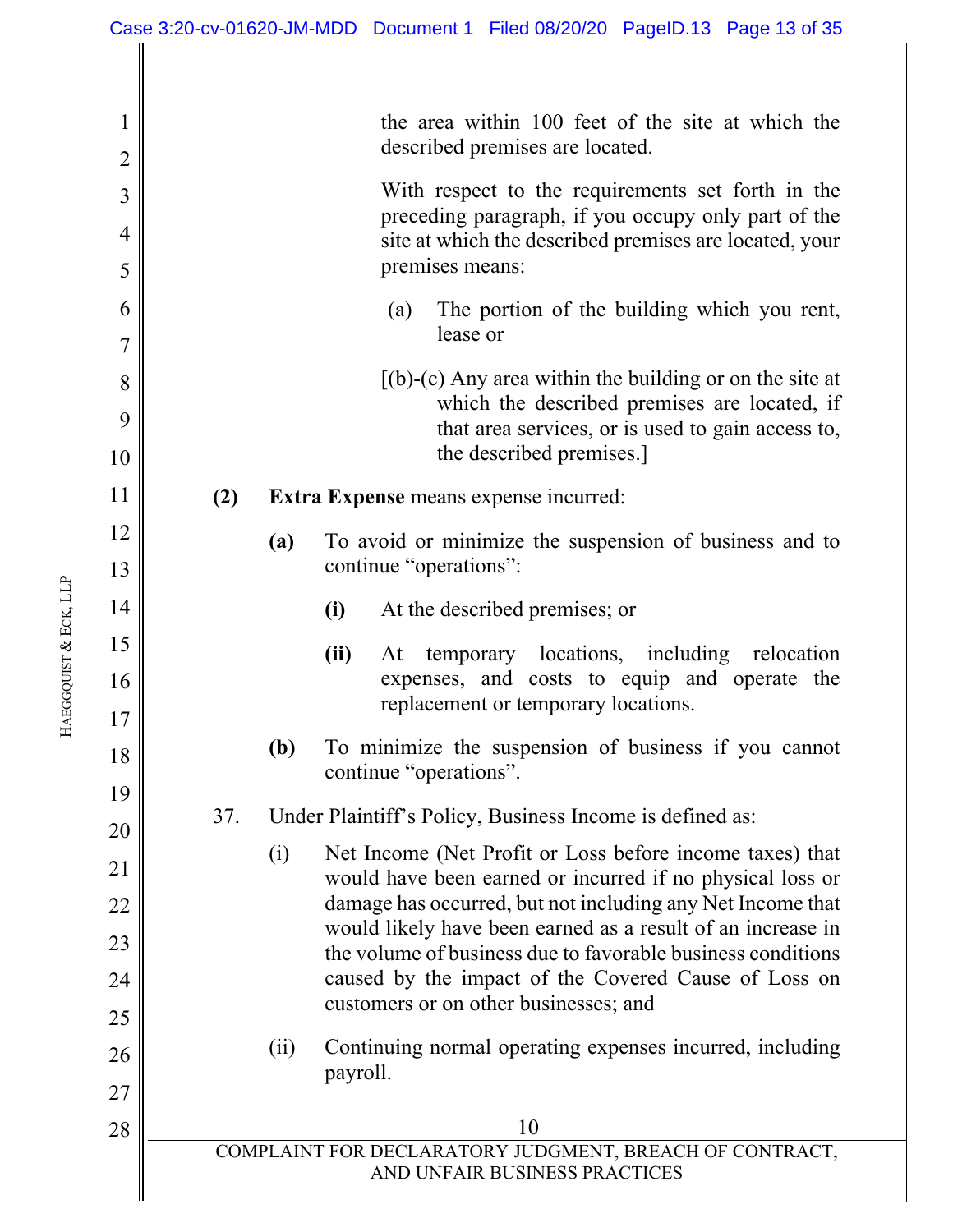\*\*\*

#### **(i) Civil Authority**

 When a Covered Cause of Loss causes damage to property other than property at the described premises, we will pay for the actual loss of Business Income you sustain and necessary Extra Expense caused by action of civil authority that prohibits access to the described premises, provided that both of the following apply:

- **(1)** Access to the area immediately surrounding the damaged property is prohibited by civil authority as a result of the damage, and the described premises are within that area but are not more than one mile from the damaged property; and
- **(2)** The action of civil authority is taken in response to dangerous physical conditions resulting from the damage or continuation of the Covered Cause of Loss that caused the damage, or the action is taken to enable a civil authority to have unimpeded access to the damaged property.

\*\*\*

The definitions of Business Income and Extra Expense contained in the Business Income and Extra Expense Additional Coverages also apply to this Civil Authority Additional Coverage. The Civil Authority Additional Coverage is not subject to the Limits of Insurance of Section I – Property.

**D. Exclusions** 

38. The interruption of Plaintiff's and other Class members' businesses was not caused by any of the exclusions set forth in the applicable policies, including Plaintiff's Policy.

39. Plaintiff's Policy contains a "**Virus or Bacteria"** exclusion which excludes "loss or damage" "caused by or resulting from" "any virus, bacterium or other microorganism that induces or is capable of inducing physical distress, illness or disease."

HAEGGQUIST & ECK, LLP 1

2

3

4

5

6

7

8

9

10

11

12

13

14

15

16

17

18

19

20

21

22

23

24

25

26

28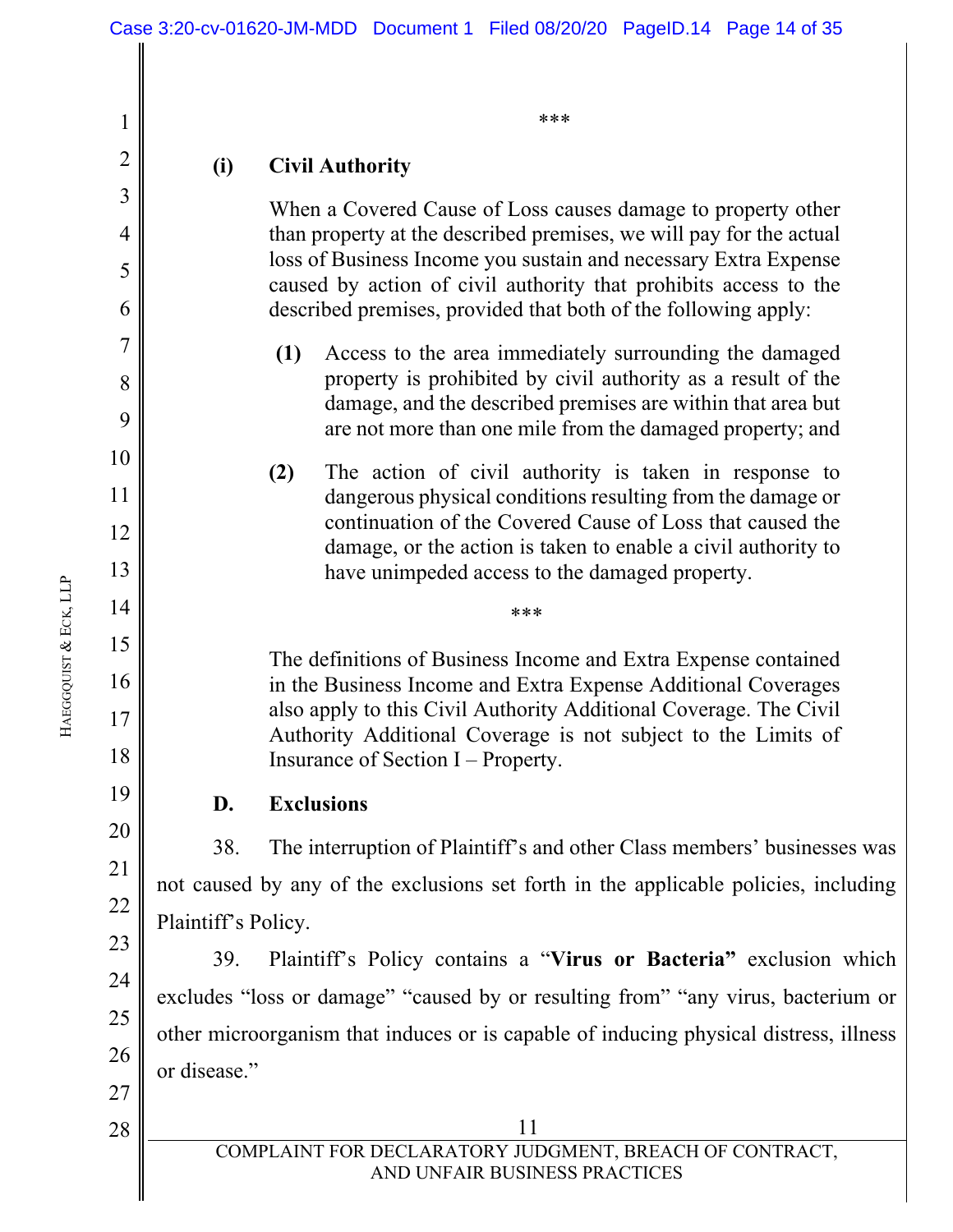1 2 3 4 40. Plaintiff's "Virus or Bacteria" Exclusion does not exclude Plaintiff's losses because the efficient proximate cause of losses was precautionary measures taken by the state to prevent the spread of COVID-19 in the future, not because coronavirus was found on or around Plaintiff's insured property.

5

6

7

8

9

10

11

12

13

14

15

16

17

18

19

41. Plaintiff's Policy also contains a "**Pollution**" exclusion which excludes:

[L]oss or damage caused by or resulting from the discharge, dispersal, seepage, migration, release or escape of "pollutants" unless the discharge, dispersal, seepage, migration, release or escape is itself caused by any of the "specified causes of loss". But if the discharge, dispersal, seepage, migration, release or escape of "pollutants" results in a "specified cause of loss", we will pay for the loss or damage caused by that "specified cause of loss".

42. "Pollutants" are defined by the policy as "any solid, liquid, gaseous or thermal irritant or contaminant, including smoke, vapor, soot, fumes, acids, alkalis, chemicals and waste. Waste includes materials to be recycled, reconditioned or reclaimed."

43. Plaintiff's "Pollution" exclusion does not exclude Plaintiff's losses because the coronavirus does not constitute a "pollutant" under the Policy, and because the efficient proximate cause of losses was precautionary measures taken by the state to prevent the spread of COVID-19 in the future, not because coronavirus was found on or around Plaintiff's insured property.

20 21 22 44. Plaintiff and all similarly situated Class Members have suffered a direct physical loss of and damage to their properties because they have been unable to use their properties for their intended purpose.

23 24 25 26 45. As drafter of the Policy, if Liberty Mutual had wished to exclude from coverage as "physical loss or damage" loss of use of property that has not been physically altered, it could have used explicit language stating such a definition of "physical loss or damage." It did not do so.

&

ECK, LLP

28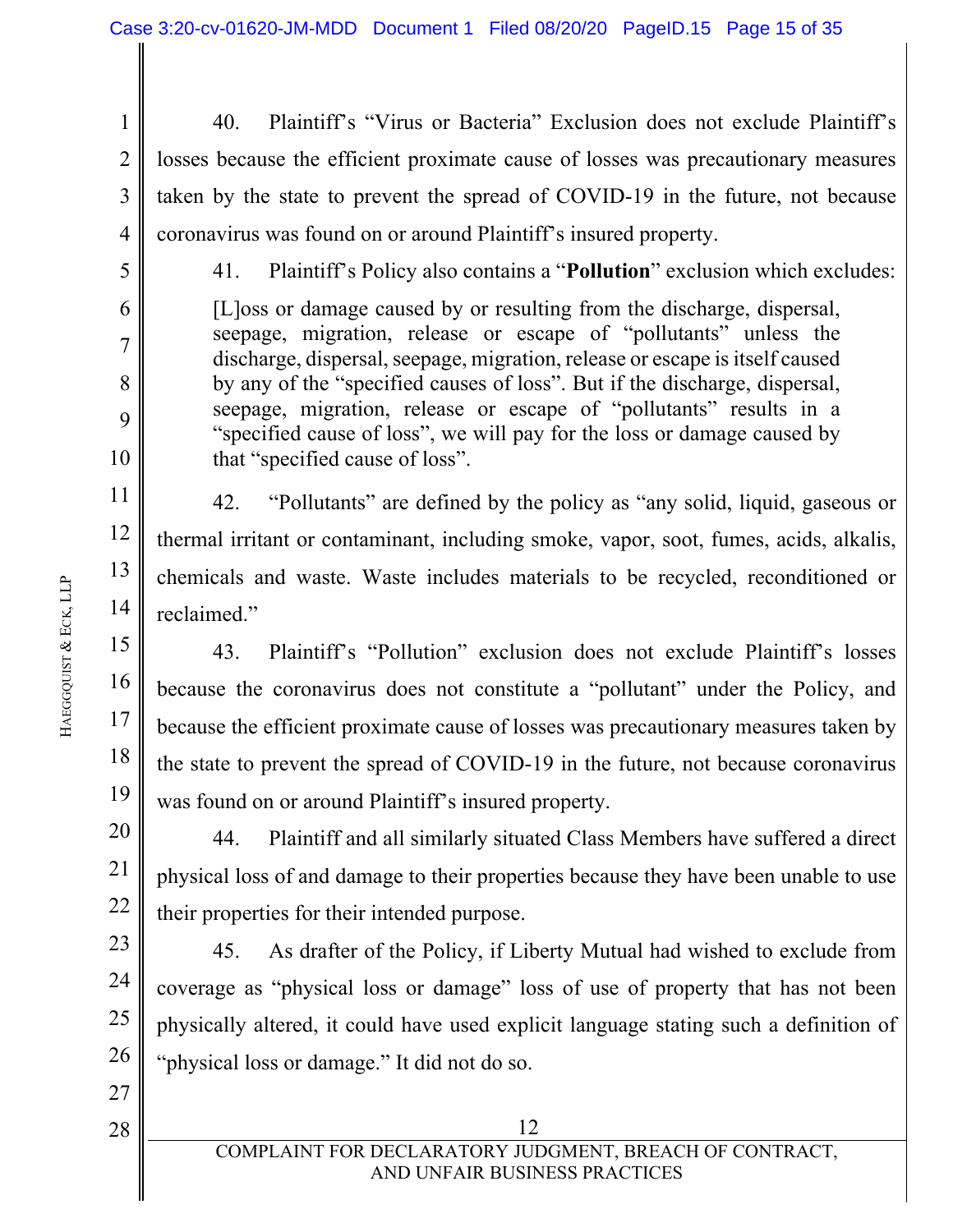2

3

4

5

6

7

12

13

14

15

16

19

20

21

22

27

28

1

## **E. Liberty Mutual's Denial of Plaintiff's and Other Policyholders' Insurance Claims**

46. On or about April 21, 2020, Plaintiff Earl of Sandwich requested insurance coverage from Liberty Mutual relating to the closure of its business due to the Covid pandemic. Liberty Mutual notified Earl of Sandwich by letter less than one week later, on April 27, 2020, that it was denying Earl of Sandwich' claim for business interruption losses.

8 9 10 47. Liberty Mutual denied Plaintiff's claim without any inspection or review of either of Plaintiff's physical location or documents concerning its business activities in 2020.

11 48. Liberty Mutual has thereby waived any right to inspect these premises, deny coverage for any reason related to conditions at this location, or raise any defense related to conditions at this location or facts specific to Plaintiff.

49. The speed with which Liberty Mutual denied Plaintiff's claims indicates that Liberty Mutual could not have engaged in a good faith or reasonable investigation of the claims which included assessment of facts or issues relevant to Plaintiff.

17 18 50. Liberty Mutual's denial was wrongful because Earl of Sandwich had suffered direct physical loss or damage within the definition of the Policy.

51. Liberty Mutual accepted the premiums paid by Plaintiff with no intention of providing lost business income, physical damage, civil authority, or other applicable coverage for claims like these submitted by Plaintiff and the proposed Class members, and which were denied by Liberty Mutual.

23 24 25 26 52. Liberty Mutual's rejection of Plaintiff's claim was part of Liberty Mutual's policy to limit its losses during this pandemic, despite the fact that the policy provides coverage for losses due to loss of use of property and from closure orders issued by civil authorities (among other coverage).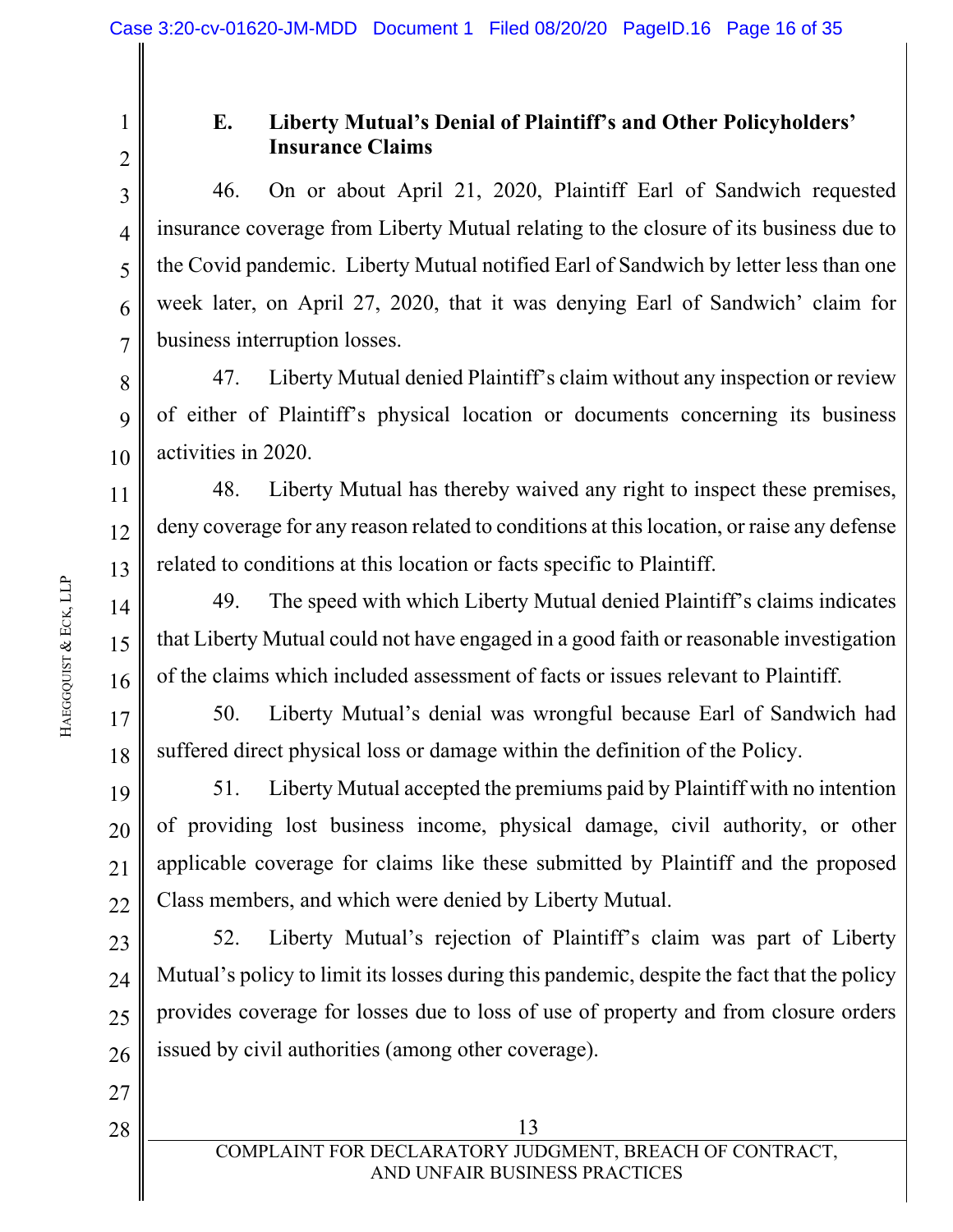1 2 3 4 5 53. Although industry trade groups have argued that insurance companies do not have the funds to pay claims related to the Coronavirus and will require government assistance, the reality is that insurers are simply trying to minimize their exposure. Collectively, the U.S. property-casualty insurance industry has about \$800 billion in surplus, the industry term for assets minus liabilities.<sup>7</sup>

6 7 8 9 10 54. Liberty Mutual collected more than \$35.6 billion in insurance premiums for property related insurance in 2018 alone.<sup>8</sup> Notwithstanding this, it appears to be categorically denying claims brought by businesses ordered to close following the Coronavirus. This strategy, and its public requests for government assistance, suggest that its true goal is minimizing payments by any means necessary.

11 12 13 14 15 55. Liberty Mutual's wrongful denials of Plaintiff's claim was not an isolated incident. Rather, on information and belief, Liberty Mutual has engaged in the same misconduct with claims submitted by numerous Liberty Mutual's insureds who have suffered losses related to the Coronavirus pandemic and submitted claims which were categorically denied.

16 17 18 19 56. Plaintiff' claim and those of the proposed Class all arise from a single course of conduct by Liberty Mutual: its systematic and blanket refusal to provide any coverage for business losses related to the COVID-19 pandemic and the related actions taken by civil authorities to suspend business operations.

20 21

> 22 23 24 7 Leslie Scism and Brody Mullins, *The Legal Fight Between Insurers and Businesses is Expanding*, *The Wall Street Journal*, (April 29, 2020), available at https://www.wsj.com/articles/the-legal-fight-between-insurers-and-businesses-is-

26 27 8 *See Facts + Statistics – Industry overview*, Insurance Information Institute, available at https://www.iii.org/fact-statistic/facts-statistics-industry-overview (last visited August 18, 2020).

 $28$  || 14 28

<sup>25</sup>  expanding-11588166775?mod=searchresults&page=1&pos=3 (last visited August 18, 2020).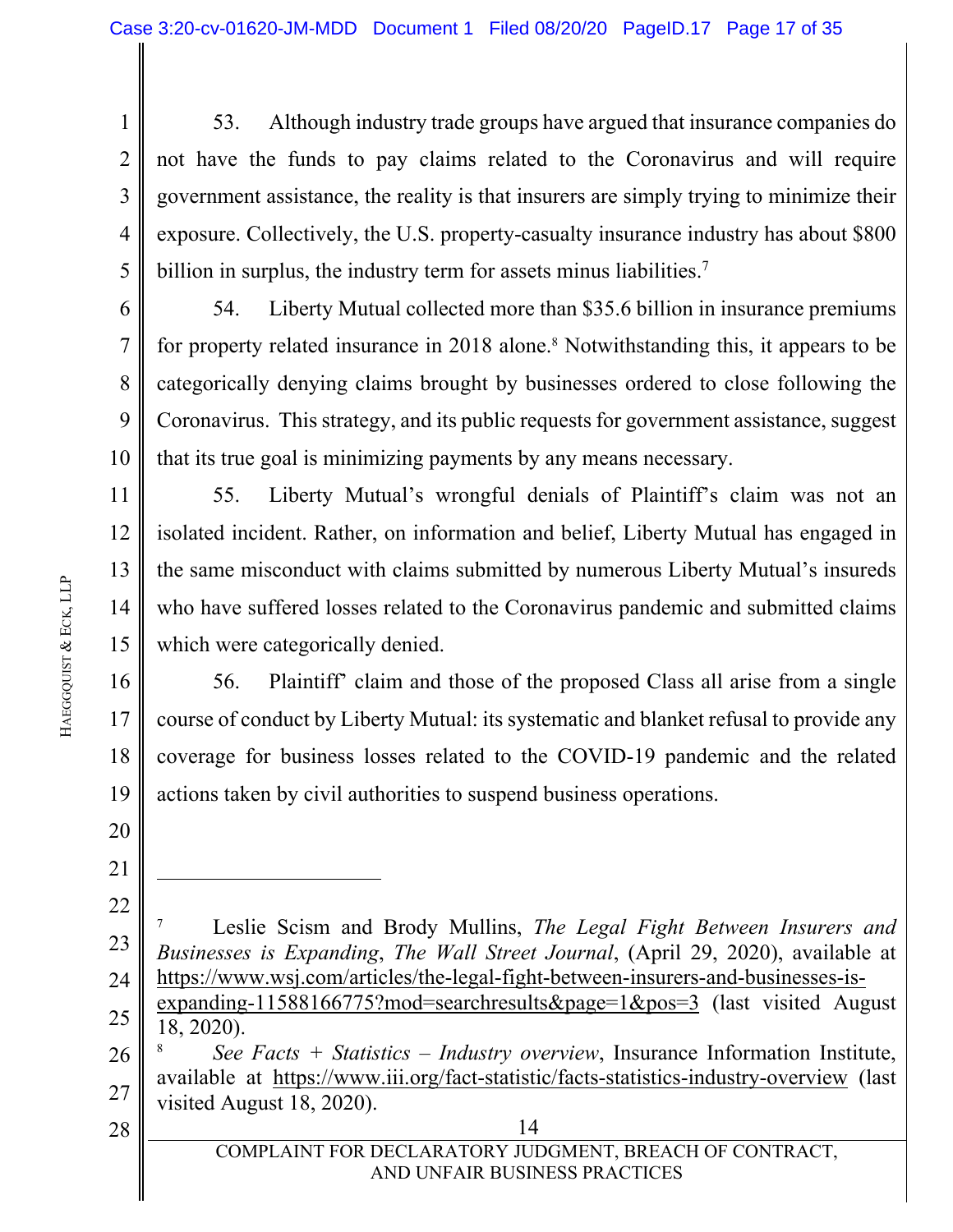1 2 3 57. Liberty Mutual's wrongful conduct has caused significant damage, and if left unchecked will continue to cause significant damage, to Plaintiff and the other members of the proposed Class.

4

5

6

7

8

9

58. Liberty Mutual's categorical treatment, failure to investigate in good faith, and denial of Plaintiff's and the Class members' claims appears to be part of a broader strategy being employed by the insurance industry generally, to broadly deny claims for business interruption coverage related to the Coronavirus pandemic, as has been widely reported by the media and resulted in numerous lawsuits brought by businesses against property insurance companies throughout the country.

10 11 12 13 14 59. Many small businesses that maintain commercial policies with business interruption coverage will have significant uninsured losses absent declaratory relief from this Court. Indeed, even if state and local governments re-open, small businesses will almost certainly still be under social-distancing mandates, and salons such as Earl of Sandwich, will continue to experience diminishing revenues.

15 16 17 18 19 20 60. A declaratory judgment is necessary to determine that the business income loss and extra expense coverage provided in standard Liberty Mutual commercial property insurance policies applies to the suspension, curtailment, and interruption of business operations resulting from Civil Authority Orders, and to prevent Plaintiff and similarly situated Class members from being denied critical coverage for which they have paid premiums.

21

## **V. CLASS ACTION ALLEGATIONS**

22 23 24 25 61. Pursuant to Federal Rules of Civil Procedure ("Fed. R. Civ. P.") 23(a),(b)(2), and (b)(3) Plaintiff brings claims on behalf of itself and on behalf of all other persons similarly situated, and seek to represent the following "Nationwide Class" and "California Sub-Class":

26

27

28

(a) The Nationwide Class is defined as:

HAEGGQUIST

&

ECK, LLP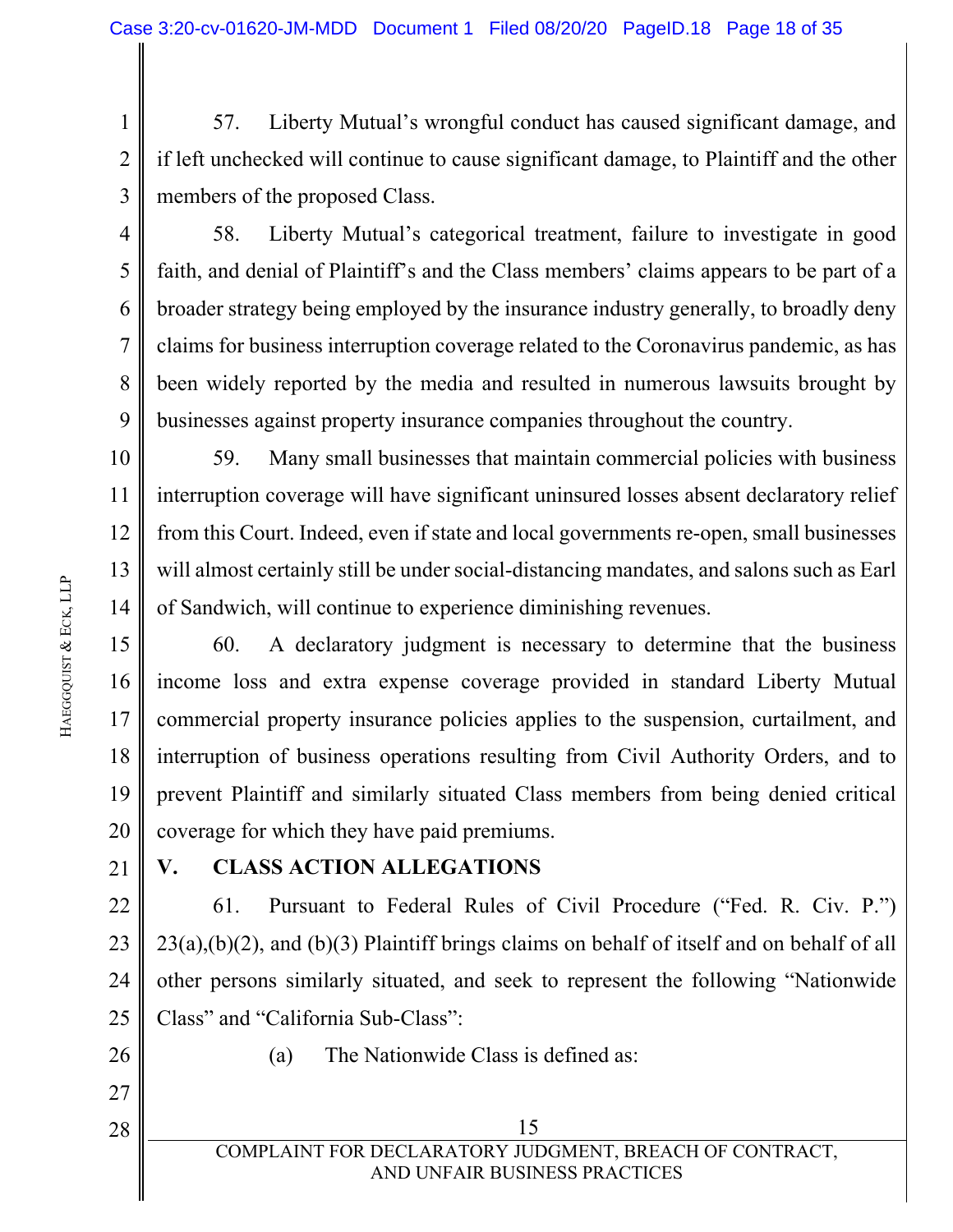All persons and entities who have entered into a standard commercial property insurance policy with a Liberty Mutual insurance carrier to insure property in the United States, where such policy provides for business income loss and extra expense coverage and does not exclude coverage for pandemics, and who have suffered losses due to measures put in place by a COVID-19 Civil Authority Order.

(b) The California Sub-Class is defined as:

All persons and entities who have entered into a standard commercial property insurance policy with a Liberty Mutual insurance carrier to insure property in California, where such policy provides for business income loss and extra expense coverage and does not exclude coverage for pandemics, and who have suffered losses due to measures put in place by a COVID-19 Civil Authority Order.

14 62. Excluded from each of the Classes are the Defendant, its employees, officers, directors, legal representatives, heirs, successors, and wholly or partly owned subsidiaries or affiliated companies; Class Counsel and their employees; and the judicial officers and their immediate family members and associated court staff assigned to this case.

16 17 18 63. Plaintiff reserves the right to modify, expand, or amend the definitions of the proposed Classes after discovery and before the Court determines whether class certification is appropriate.

19 20 21 64. Class certification of Plaintiff's claims is appropriate because Plaintiff can prove the elements of its claims on a class-wide basis using the same evidence as would prove those elements in individual actions alleging the same claims.

22

#### **A. Numerosity: Rule 23(a)(1)**

23 24 25 26 27 65. This action satisfies the requirements of Fed. R. Civ. P. 23(a)(1). The Classes number at least in the hundreds and consist of geographically dispersed business entities who are insured for business interruption losses. Liberty Mutual sells many insurance policies nationwide and in the State of California and, therefore, joinder of the Class members is impracticable.

 $28$  || 16 28

1

2

3

4

5

6

7

8

9

10

11

12

13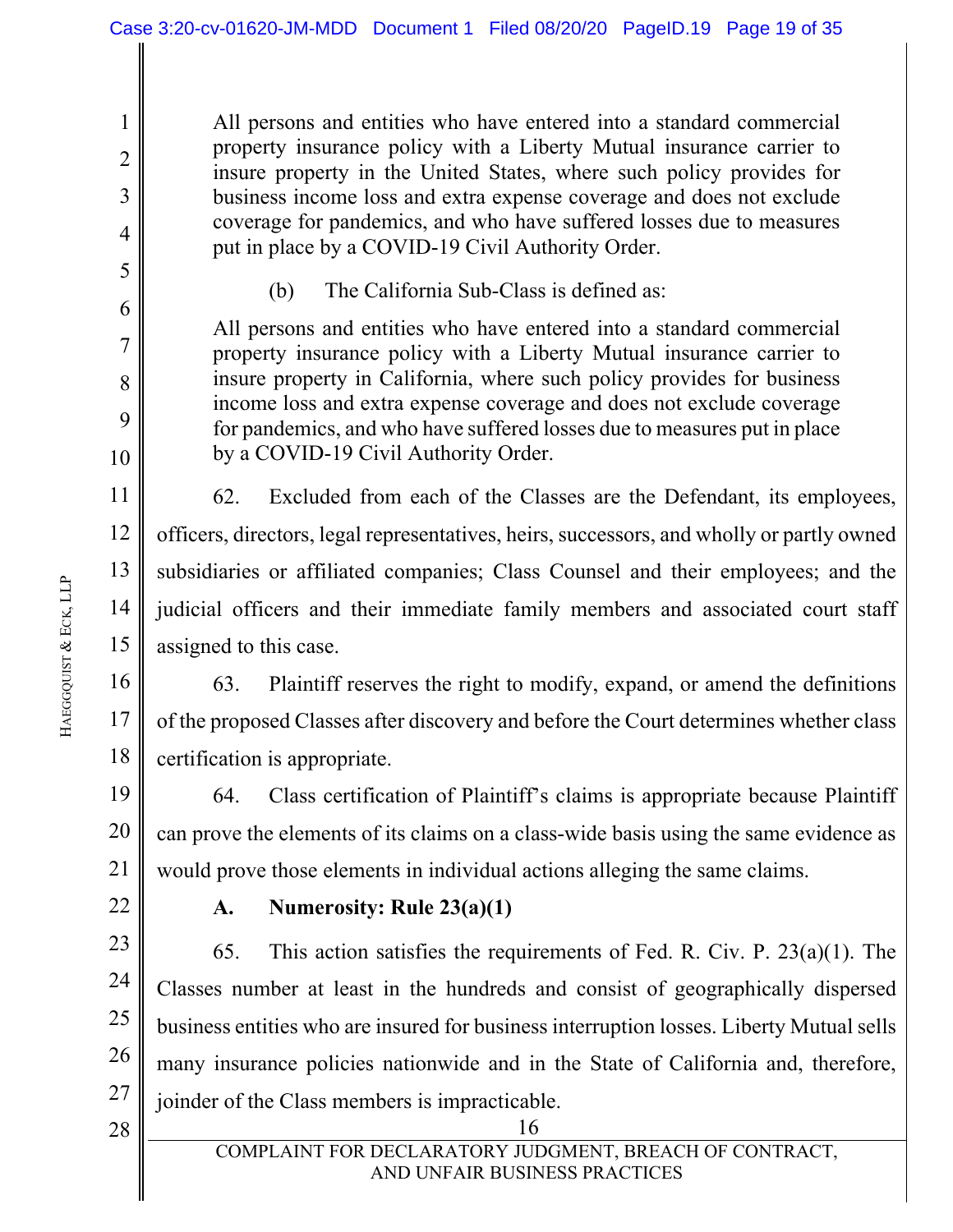1 2 3 4 5 6 66. The identity of Class members is ascertainable, as the names and addresses of all Class members can be identified in Liberty Mutual's or its agents' books and records. Plaintiff anticipates providing appropriate notice to the certified Classes in compliance with Fed. R. Civ. P.  $23(c)(2)(A)$  and/or (B), to be approved by the Court after class certification, or pursuant to court order under Fed. R. Civ. P.  $23(d)$ .

7

#### **B. Typicality: Rule 23(a)(3)**

8 9 10 11 12 13 14 15 16 67. This action satisfies the requirements of Fed. R. Civ. P.  $23(a)(3)$  because Plaintiff's claims are typical of the claims of each of the Class members, as all Class members were and are similarly affected and their claims arise from the same standard policy provisions entered into with Liberty Mutual. Each Class members' insurance policy contains the same form providing coverage for business income loss. None of the forms exclude coverage due to a governmental action intended to reduce the effect of the ongoing global pandemic. As a result, a declaratory judgment as to the rights and obligations under Plaintiff's policies will address the rights and obligations of all Class members.

17

18

19

20

21

22

23

#### **C. Adequacy: Rule 23(a)(4)**

68. Plaintiff will fairly and adequately represent and protect the interests of the Class and California Sub-Class members. Plaintiff has retained counsel competent and experienced in complex class action litigation, including insurance coverage and other consumer protection litigation. Plaintiff intends to prosecute this action vigorously. Neither Plaintiff nor its counsel have interest that conflict with the interests of the other Class members.

24 25

26

27

28

## **D. Commonality and Predominance: Rule 23(a)(2)**

69. This action satisfies the requirements of Fed. R. Civ. P.  $23(a)(2)$  because there are questions of law and fact that are common to each of the Classes. These

 $\begin{array}{c|c|c|c|c} 28 & 17 \end{array}$ COMPLAINT FOR DECLARATORY JUDGMENT, BREACH OF CONTRACT, AND UNFAIR BUSINESS PRACTICES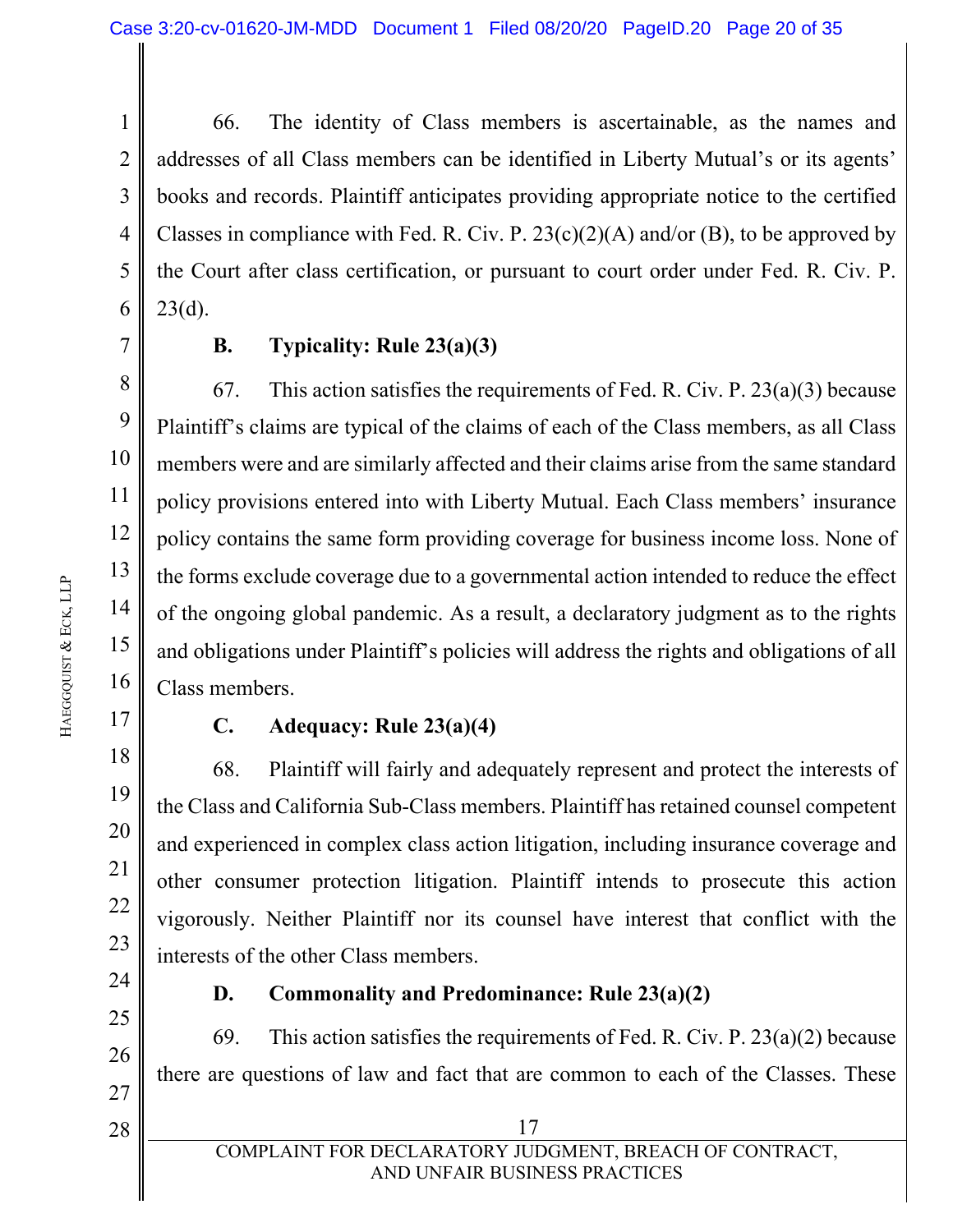1 2 3 common questions predominate over any questions affecting only individual Class members. The questions of law and fact common to the Classes include, but are not limited to:

4 5 6 7 (c) Whether there is an actual controversy between Plaintiff and Liberty Mutual as to the rights, duties, responsibilities, and obligations of the parties under the business interruption coverage provisions in standard commercial property insurance policies;

8 9 10 (d) Whether measures to reduce the spread of the COVID-19 pandemic are excluded from Plaintiff's and Class members' standard commercial property insurance policies;

11 12 13 (e) Whether the measures put in place by civil authorities to stop the spread of COVID-19 caused physical loss or damage to the covered commercial properties;

14 15 (f) Whether Liberty Mutual has breached the insurance policies with business interruption coverage by denying or intending to deny claims for coverage;

16 17 18 (g) Whether Liberty Mutual's violations of the standard commercial property insurance policies were committed intentionally, recklessly, or negligently and;

19 20 (h) Whether Plaintiff and Class members suffered damages as a result of Liberty Mutual's breach.

21

#### **E. Superiority of Class Action: Rule 23(b)(3)**

22 23 24 25 26 70. This action satisfies the requirements of Fed. R. Civ. P. 23(b)(3). A class action is superior to other available methods for the fair and efficient adjudication of the rights of the Class members. The joinder of individual Class members is impracticable because of the large number of Class members who purchased commercial property insurance policies from Liberty Mutual.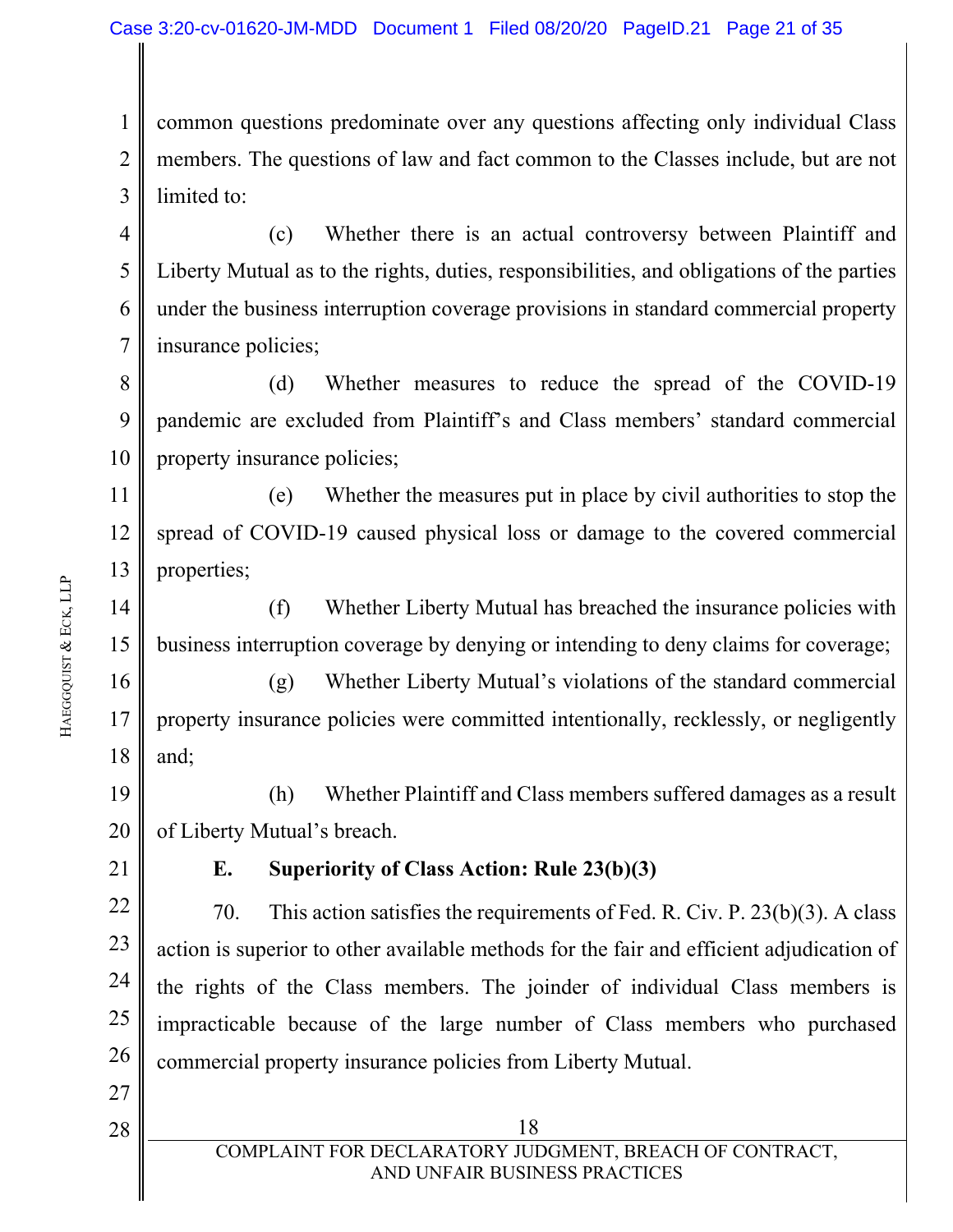1 2 3 4 5 6 71. Because a declaratory judgment as to the rights and obligations under the uniform insurance policies will apply to all Class members, most or all Class members would have no rational economic interest in individually controlling the prosecution of specific actions. The burden imposed on the judicial system by individual litigation, and to Liberty Mutual, by even a small fraction of the Class members, would be enormous.

7 8 9 10 11 12 13 14 15 72. In comparison to piecemeal litigation, class action litigation presents far fewer management difficulties, conserves the resources of both the judiciary and the parties, and protects the rights of each Class member more effectively. The benefits to the parties, the Court, and the public from class action litigation substantially outweigh the expenses, burdens, inconsistencies, economic infeasibility, and inefficiencies of individual litigation. Class adjudication is superior to other alternatives under Fed. R. Civ. P. 23(b)(3)(D). Class treatment will also avoid the substantial risk of inconsistent factual and legal determinations on the many issues in this lawsuit.

16 17 18 19 20 21 22 23 73. Fed. R. Civ. P. Rule 23 provides the Court with the authority and flexibility to maximize the efficiencies and benefits of the class mechanism and reduce management challenges. The Court may, on motion of Plaintiff or on its own determination, certify nationwide and statewide classes for claims sharing common legal questions; use the provisions of Rule 23(c)(4) to certify particular claims, issues, or common questions of law or of fact for class-wide adjudication; certify and adjudicate bellwether class claims; and use Rule 23(c)(5) to divide any class into Sub-Classes.

24 25 26 27 74. There are no individualized factual or legal issues for the court to resolve that would prevent this case from proceeding as a class action. Class action treatment will allow those who are similarly situated to litigate their claims in the manner that is most efficient and economical for the parties and the court. Plaintiff is unaware of

28

COMPLAINT FOR DECLARATORY JUDGMENT, BREACH OF CONTRACT, AND UNFAIR BUSINESS PRACTICES

 $28$  || 19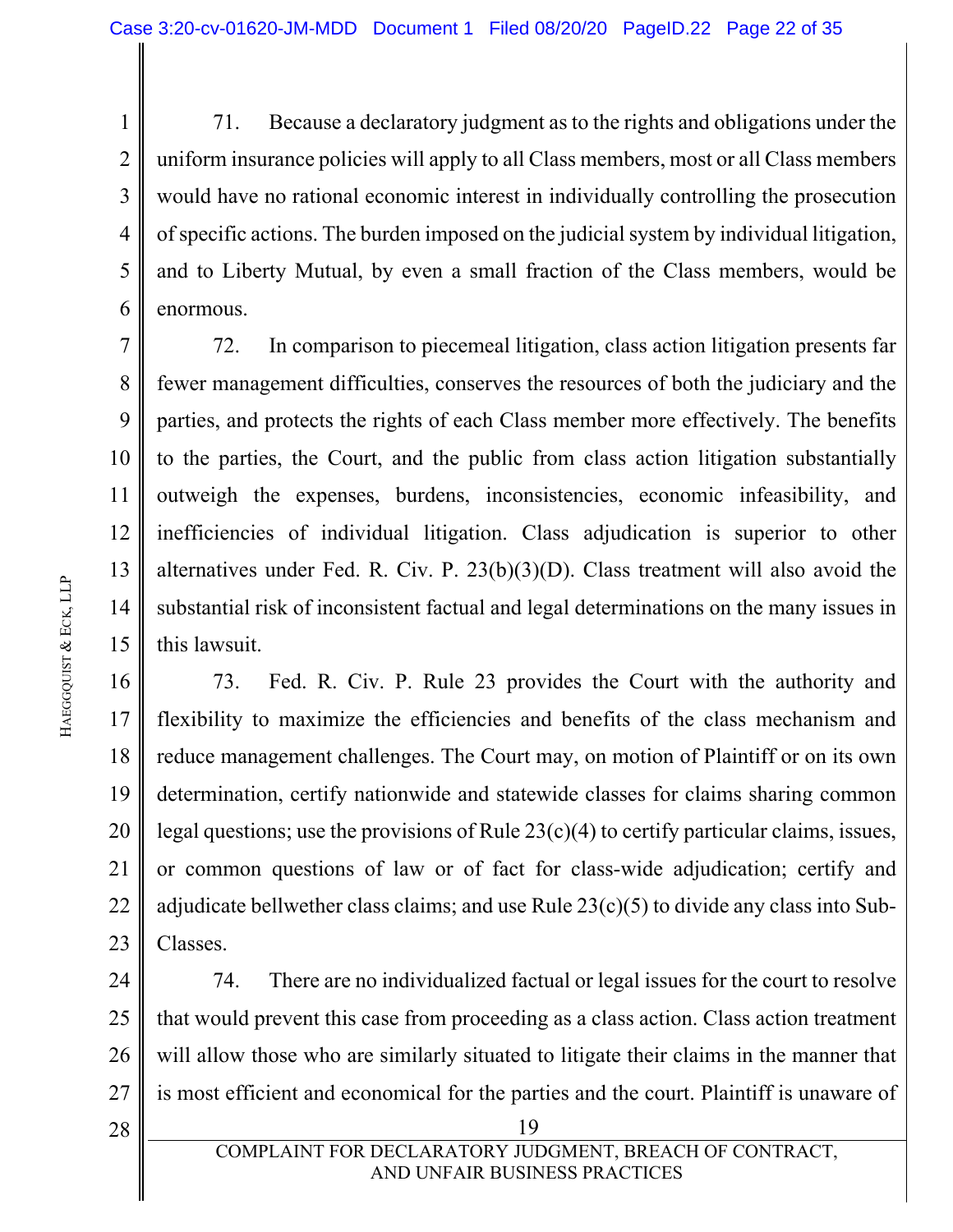1 2 any difficulties that are likely to be encountered in the management of this action that would preclude its maintenance as a class action.

3

4

5

6

7

13

14

15

16

17

18

19

20

21

22

23

24

25

26

27

28

#### **F. Rule 23(b)(2) Certification**

75. This action satisfies the requirements of Fed. R. Civ. P. 23(b)(2). The prosecution of separate actions by individual Class members would create a risk of inconsistent or varying adjudication with respect to individual Class members that would establish incompatible standards of conduct for the Defendant.

8 9 10 11 12 76. In addition, the prosecution of separate actions by individual Class members would create a risk of adjudications with respect to them that would, as a practical matter, be dispositive of the interests of other Class members not parties to the adjudications, or substantially impair or impede their ability to protect their interests.

77. Defendant has also acted or refused to act on grounds generally applicable to the Class as a whole, thereby making appropriate final declaratory and/or injunctive relief with respect to the members of the Class as a whole.

## **VI. CAUSES OF ACTION**

#### **COUNT I**

## **Declaratory Judgment – Business Income Coverage (On Behalf of the Nationwide Class and California Sub-Class)**

78. Plaintiff hereby realleges and incorporates by reference the allegations contained in the paragraphs above, as if fully set forth herein.

79. Plaintiff brings this Count individually and on behalf of the other members of the Nationwide Class and California Sub-Class.

80. Plaintiff's Policy, as well as those of the other Class members, are contracts under which Liberty Mutual was paid premiums in exchange for its contractual agreement to pay Plaintiff's, and the other Class members', losses for claims covered by the policies.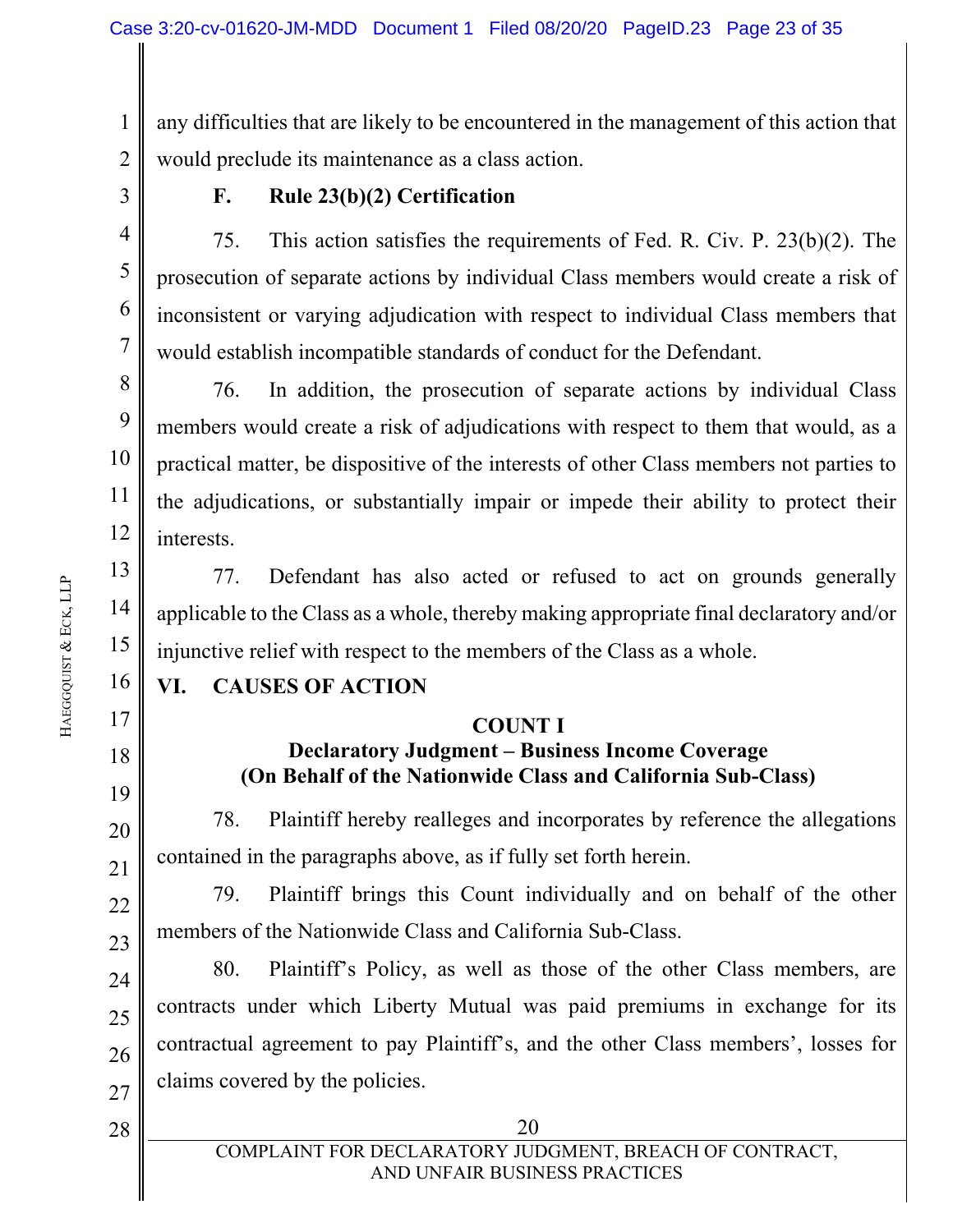1 2 3 4 5 6 7 8 9 81. As part of standard business interruption coverage, Liberty Mutual agreed to pay for insureds' loss of Business Income sustained due to the necessary suspension of their operations during the "period of restoration." Liberty Mutual also agreed to pay its insureds' actual loss of Business Income sustained due to the necessary "suspension of [their] operations" during the "period of restoration" caused by direct physical loss or damage. "Business Income" under the policies means the "Net Income (Net Profit or Loss before income taxes) that would have been earned or incurred," as well as "[c]ontinuing normal operating expenses incurred, including payroll."

10 11 12 13 14 82. The COVID-19 Civil Authority Orders caused direct physical loss and damage to Plaintiff's and the other Class members' Covered Properties, requiring suspension of operations at the Covered Properties. Accordingly, losses caused by the COVID-19 Civil Authority Orders triggered the Business Income provision of Plaintiff's and the other Class members' Liberty Mutual policies.

15 16 17 18 19 20 83. Plaintiff and other Class members have complied with all applicable provisions of the policies and/or those provisions have been waived by Liberty Mutual or Liberty Mutual is estopped from asserting them. Yet Liberty Mutual has abrogated its insurance coverage obligations pursuant to the policies' clear and unambiguous terms and has wrongfully and illegally refused to provide the coverage to which Plaintiff and Class members are entitled.

21 22 23 24 25 84. Liberty Mutual has denied Plaintiff's and other Class members' claims for business interruption losses caused by COVID-19 Civil Authority Orders on a uniform and class-wide basis without individual bases or investigations, so the Court can render declaratory judgment regardless of whether a particular Class member has filed a claim.

26 27 85. An actual case or controversy exists regarding Plaintiff's and the other Class members' rights and Liberty Mutual's obligations under the policies to pay for

 $28$  || 21 28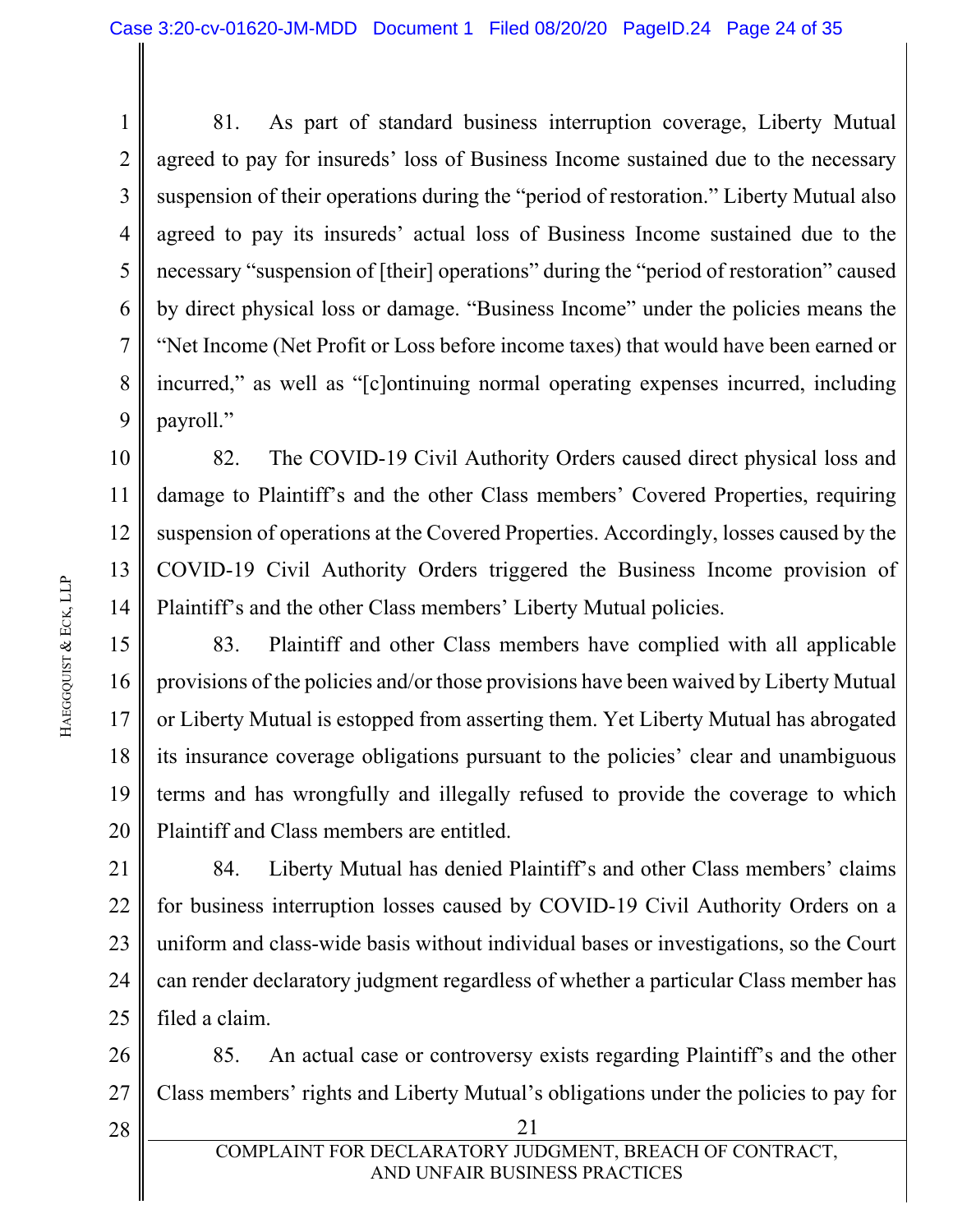1 2 losses incurred by Plaintiff and the other Class members in connection with the business interruption caused by COVID-19 Civil Authority Orders.

3 4 86. Pursuant to 28 U.S.C. §2201, Plaintiff and other Class members seek a declaratory judgment from this Court as follows:

5 6 7 (a) Plaintiff's and the other Class members' Business Income losses incurred due to COVID-19 Civil Authority Orders are insured losses under their Liberty Mutual policies; and

8 9 10 11 12 (b) Liberty Mutual is obligated to pay Plaintiff and other Class members for the full amount of their Business Income losses (up to the maximum allowable amount under the policies) incurred in connection with the COVID-19 Civil Authority Orders during the period of restoration and the necessary interruption of their businesses stemming therefrom.

#### **COUNT II**

## **Breach of Contract – Business Income Coverage (On Behalf of the Nationwide Class and California Sub-Class)**

87. Plaintiff hereby realleges and incorporates by reference the allegations contained in the paragraphs above, as if fully set forth herein.

88. Plaintiff brings this Count individually and on behalf of the other members of the Nationwide Class and California Sub-Class.

89. Plaintiff's Policy, as well as those of other Class members, are contracts under which Liberty Mutual was paid premiums in exchange for its promise to pay Plaintiff's, and the other Class members', losses for claims covered by the policies.

90. As part of standard business interruption coverage, Liberty Mutual agreed to pay for insureds' actual loss of Business Income sustained due to the necessary suspension of their operations during the "period of restoration." Liberty Mutual also agreed to pay its insureds' actual loss of Business Income sustained due to the necessary "suspension of [their] operations" during the "period of restoration"

 $28$  | 22 28

27

13

14

15

16

17

18

19

20

21

22

23

24

25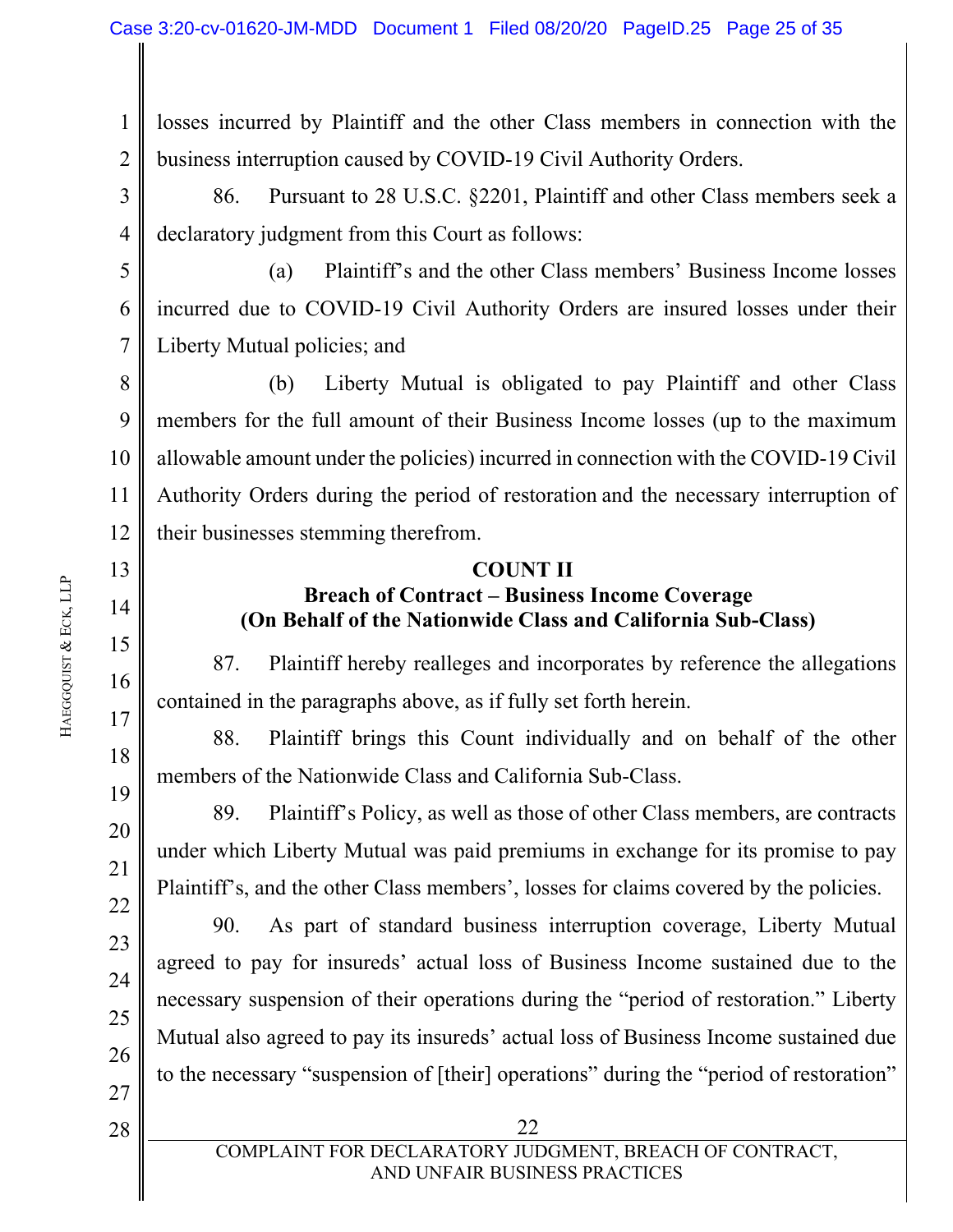1 2 3 4 caused by direct physical loss or damage. "Business Income" under the policies means the "Net Income (Net Profit or Loss before income taxes) that would have been earned or incurred," as well as "[c]ontinuing normal operating expenses incurred, including payroll."

5 6 7 8 9 91. The COVID-19 Civil Authority Orders caused direct physical loss and damage to Plaintiff's and the other Class members' Covered Properties, requiring suspension of operations at the Covered Properties. Accordingly, losses caused by the COVID-19 Civil Authority Orders triggered the Business Income provision of Plaintiff's and the other Class members' Liberty Mutual policies.

10 11 12 13 14 15 16 92. Plaintiff and the other Class members have complied with all applicable provisions of their policies and/or those provisions have been waived by Liberty Mutual and/or Liberty Mutual is estopped from asserting them. Yet Liberty Mutual has abrogated its insurance coverage obligations under the policies' clear and unambiguous terms. By denying coverage for any Business Income loss incurred by Plaintiff or other Class members as a result of the COVID-19 Civil Authority Orders, Liberty Mutual has breached its coverage obligations under the policies.

17 18 19 93. As a result of Liberty Mutual's breaches of contract, Plaintiff and other Class members have sustained substantial damages for which Liberty Mutual is liable in an amount to be established at trial.

#### **COUNT III Declaratory Judgment – Civil Authority Coverage (On Behalf of the Nationwide Class and California Sub-Class**)

94. Plaintiff hereby realleges and incorporates by reference the allegations contained in the paragraphs above, as if fully set forth herein.

95. Plaintiff brings this Count individually and on behalf of the other members of the Nationwide Class and California Sub-Class.

20

21

22

23

24

25

26

27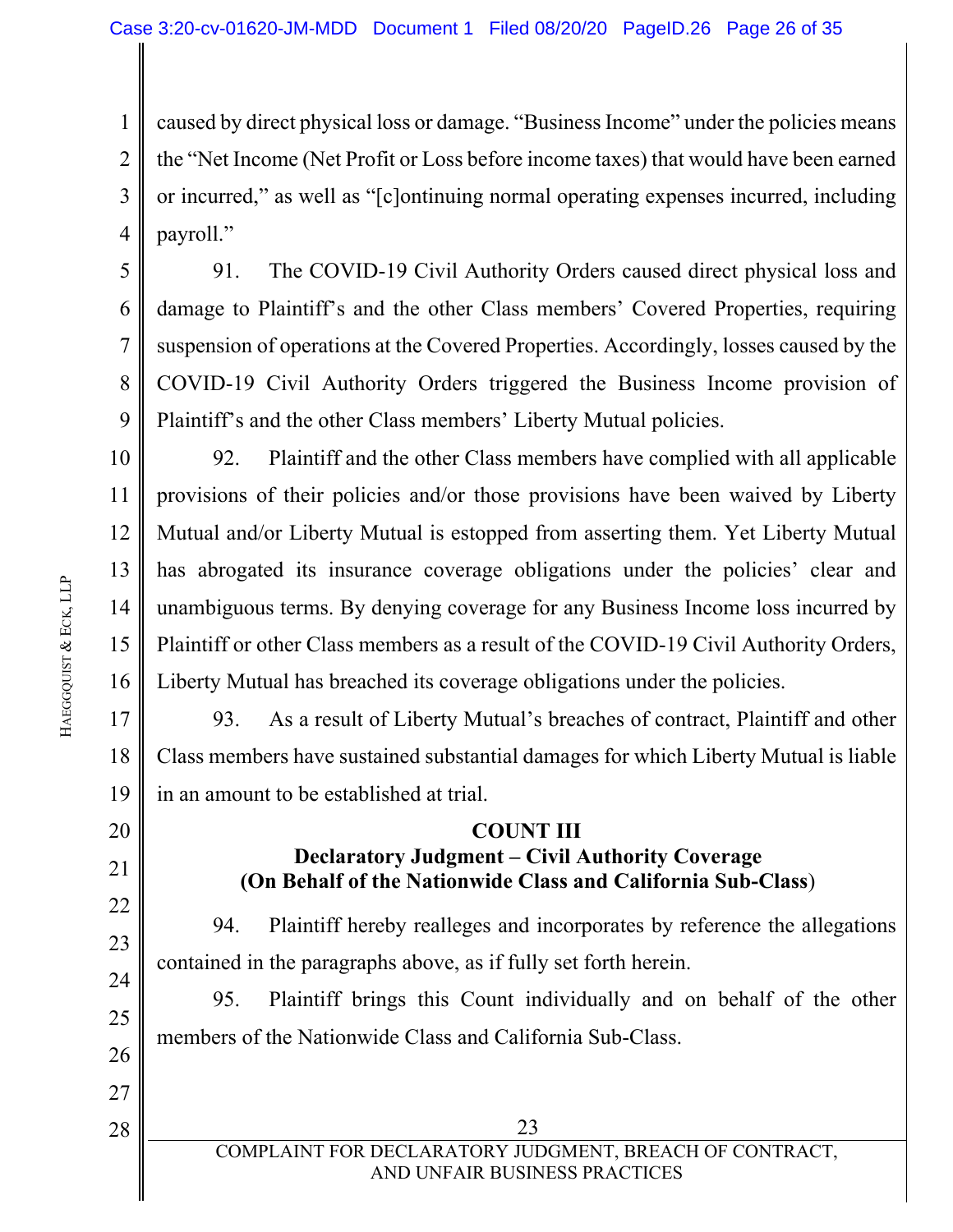1 2 3 96. Plaintiff's Policy, as well as those of other Class members, are contracts under which Liberty Mutual was paid premiums in exchange for its promise to pay Plaintiff's, and other Class members', losses for claims covered by the policies.

4 5

6

7

8

9

10

27

28

97. Plaintiff's Policy provides for "Civil Authority" coverage, which promises to pay "the actual loss of Business Income you sustain and necessary Extra Expense caused by action of civil authority that prohibits access to the described premises due to direct physical loss of or damage to property, other than at the described premises, caused by or resulting from any Covered Cause of Loss." Accordingly, the COVID-19 Civil Authority Orders triggered the Civil Authority provision under Plaintiff's and the other Class members' Liberty Mutual policies.

11 12 13 14 15 16 98. Plaintiff and Class members have complied with all applicable provisions of the policies and/or those provisions have been waived by Liberty Mutual and/or Liberty Mutual is estopped from asserting them. Yet Liberty Mutual has abrogated its insurance coverage obligations under the policies' clear and unambiguous terms and has wrongfully and illegally refused to provide coverage to which Plaintiff and Class members are entitled.

17 18 19 20 99. Liberty Mutual has denied claims related to COVID-19 on a uniform and class-wide basis without individual bases or investigations, so the Court can render declaratory judgment regardless of whether a particular Class member has filed a claim.

21 22 23 24 25 26 100. An actual case or controversy exists regarding Plaintiff's and other Class members' rights and Liberty Mutual's obligations under the policies to reimburse Plaintiff and other Class members for the full amount of covered Civil Authority losses incurred by Plaintiff and other Class members in connection with COVID-19 Civil Authority Orders and the necessary interruption of their businesses stemming therefrom.

 $28$  || 24 COMPLAINT FOR DECLARATORY JUDGMENT, BREACH OF CONTRACT, AND UNFAIR BUSINESS PRACTICES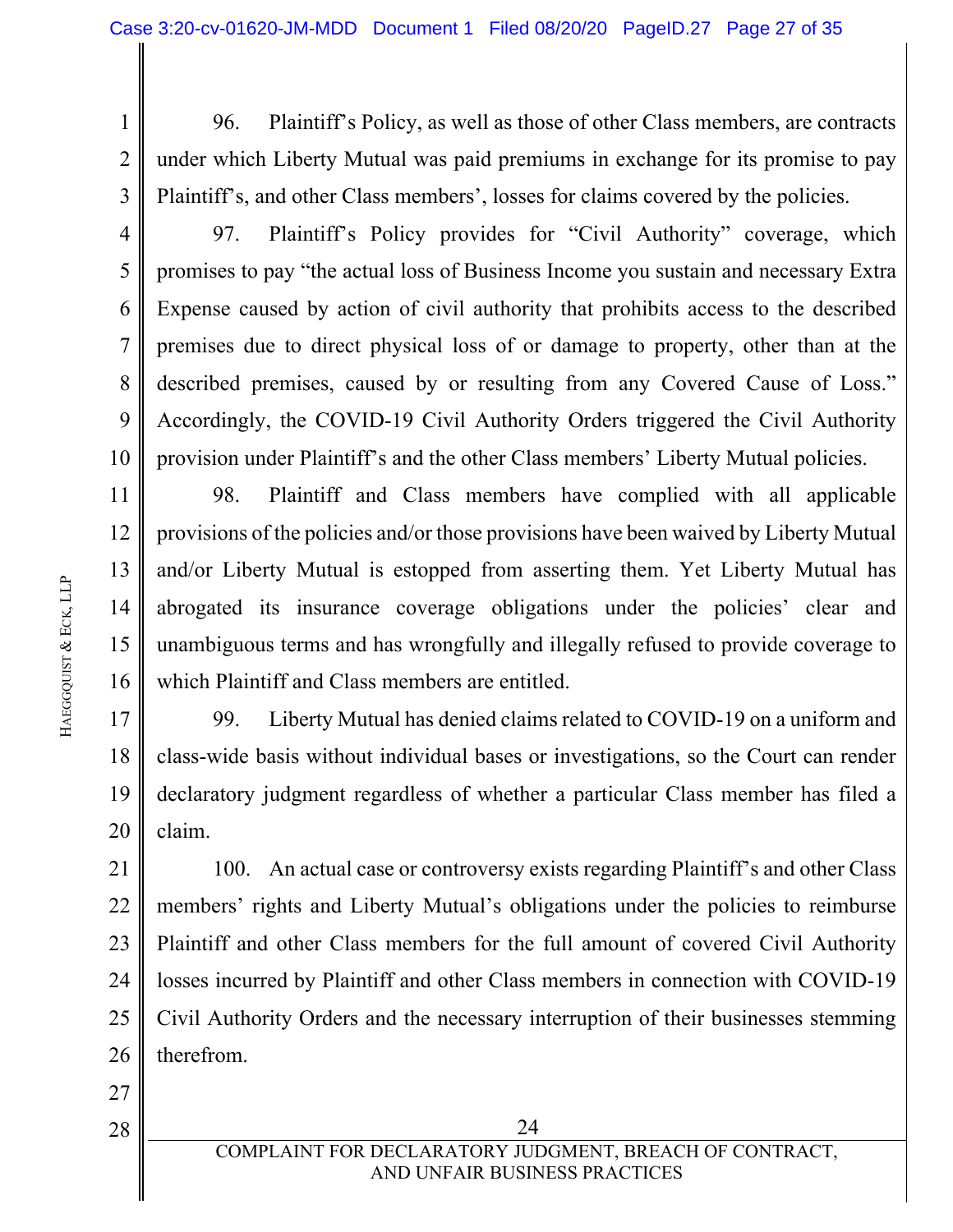1 2 101. Pursuant to 28 U.S.C. §2201, Plaintiff and other Class members seek a declaratory judgment from this Court declaring the following:

3 4 5 6 (a) Plaintiff's and other Class members' Civil Authority losses incurred in connection with COVID-19 Civil Authority Orders and the necessary interruption of their businesses stemming therefrom are insured losses under their policies; and

7 8 9 10 11 (b) Liberty Mutual is obligated to pay Plaintiff and other Class members for the full amount of their Civil Authority losses (up to the maximum allowable amount under the policies) incurred in connection with the COVID-19 Civil Authority Orders and the necessary interruption of their businesses stemming therefrom.

#### **COUNT IV**

#### **Breach of Contract – Civil Authority Coverage (On Behalf of the Nationwide Class and California Sub-Class)**

102. Plaintiff hereby realleges and incorporates by reference the allegations contained in the paragraphs above, as if fully set forth herein.

103. Plaintiff brings this Count individually and on behalf of the other members of the Nationwide Class and California Sub-Class.

104. Plaintiff's Policy, as well as those of other Class members, are contracts under which Liberty Mutual was paid premiums in exchange for its promise to pay Plaintiff's, and the other Class Members', losses for claims covered by the policies.

105. Plaintiff's Policy provides for "Civil Authority" coverage, which promises to pay "the actual loss of Business Income you sustain and necessary Extra Expense caused by action of civil authority that prohibits access to the described premises due to direct physical loss of or damage to property, other than at the described premises, caused by or resulting from any Covered Cause of Loss." Accordingly, the COVID-19 Civil Authority Orders triggered the Civil Authority

12

13

14

15

16

17

18

19

20

21

22

23

24

25

26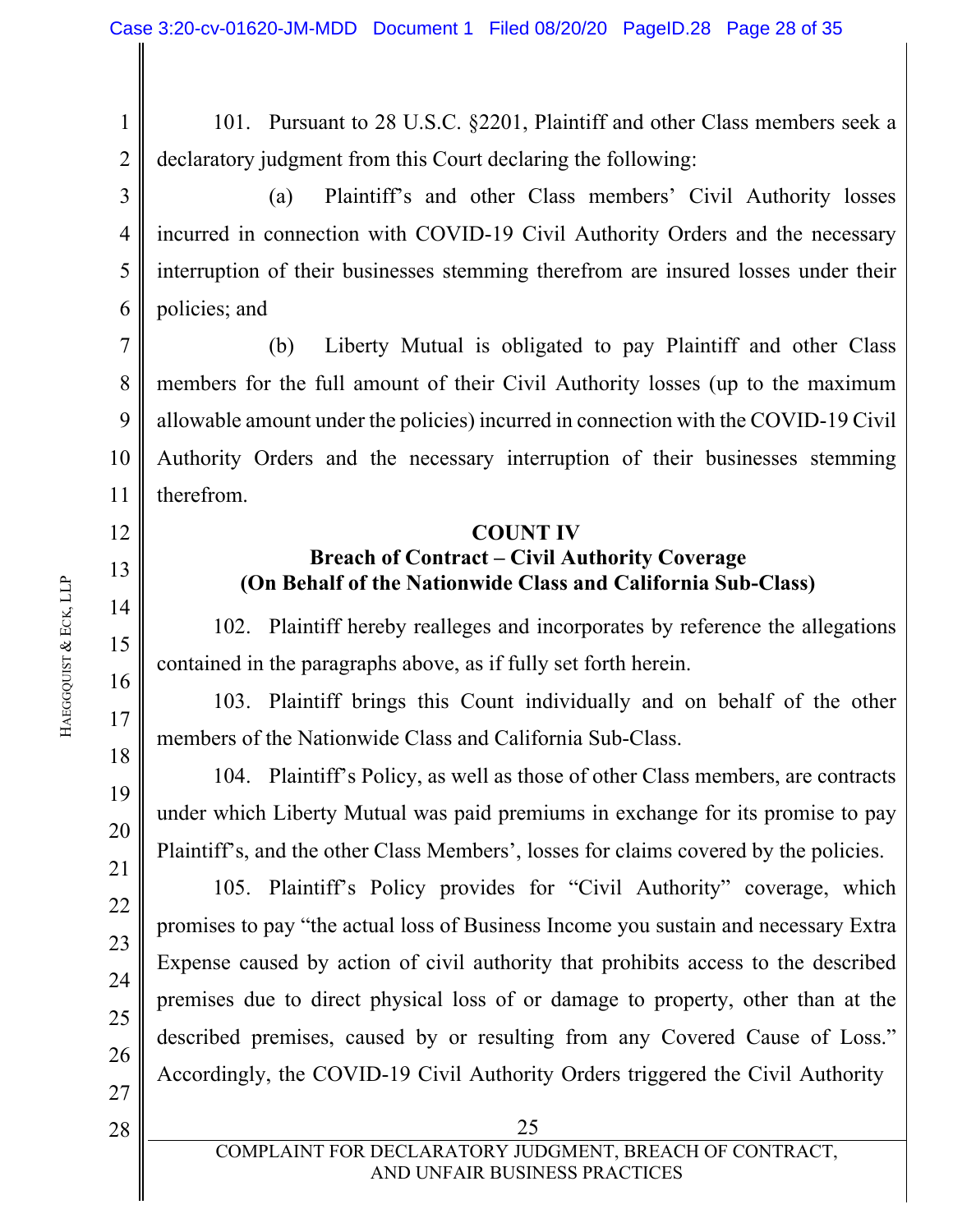2 3

12

13

14

15

16

17

18

19

20

21

22

23

24

25

26

27

28

1

provision under Plaintiff's and the other Class members' Liberty Mutual policies.

4 5 6 7 8 106. Plaintiff and the other Class members have complied with all applicable provisions of the policies and/or those provisions have been waived by Liberty Mutual and/or Liberty Mutual is estopped from asserting them. Yet Liberty Mutual has abrogated its insurance coverage obligations under the policies' clear and unambiguous terms. By denying coverage for any business losses incurred by Plaintiff and other Class members in connection with the COVID-19 Civil Authority Orders, Liberty Mutual has breached its coverage obligations under the policies.

9 10 11 107. As a result of Liberty Mutual's breaches of contract, Plaintiff and other Class members have sustained substantial damages for which Liberty Mutual is liable in an amount to be established at trial.

### **COUNT V**

## **Declaratory Judgment – Extra Expense Coverage (On Behalf of the Nationwide Class and California Sub-Class)**

108. Plaintiff hereby realleges and incorporates by reference the allegations contained in the paragraphs above, as if fully set forth herein.

109. Plaintiff brings this Count individually and on behalf of the other members of the Nationwide Class and the California Sub-Class.

110. Plaintiff's Policy, as well as those of other Class Members, are contracts under which Liberty Mutual was paid premiums in exchange for its promise to pay Plaintiff's, and other Class members', losses for claims covered by the policies.

111. Plaintiff's Policy provides that Liberty Mutual would pay necessary Extra Expense that its insureds incur during the "period of restoration" that the insureds would not have incurred if there had been no direct physical loss or damage to the described premises. "Extra Expense" means expenses "[t]o avoid or minimize the suspension of business and to continue 'operations,'" and to repair or replace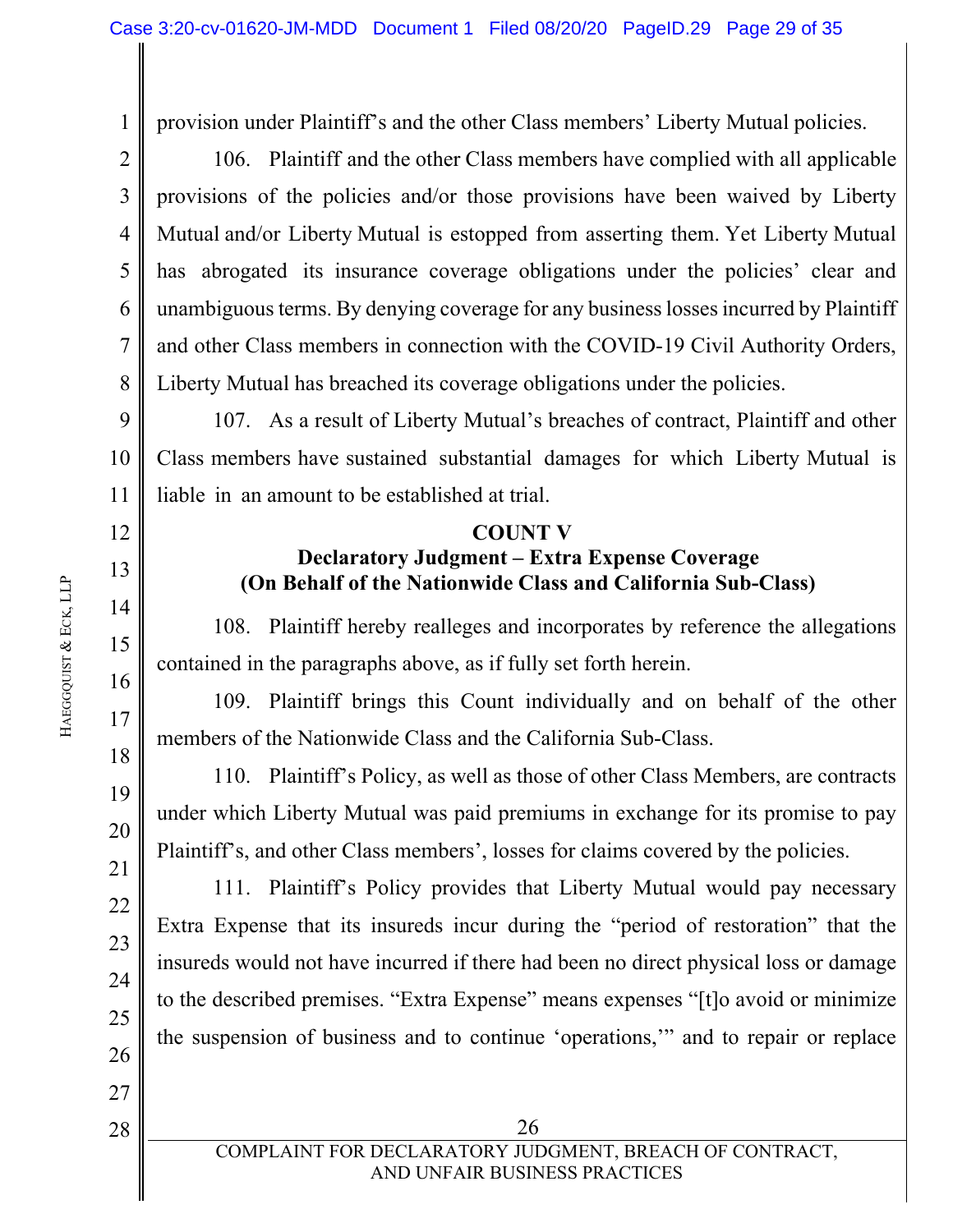1 2 property. Due to the COVID-19 Civil Authority Orders, Plaintiff and other Class members incurred Extra Expense at their Covered Properties.

3 4 5 6 7 8 112. Plaintiff and other Class members have complied with all applicable provisions of the policies and/or those provisions have been waived by Liberty Mutual and/or Liberty Mutual is estopped from asserting them. Yet Liberty Mutual has abrogated its insurance coverage obligations under the policies' clear and unambiguous terms and has wrongfully and illegally refused to provide coverage to which Plaintiff and Class members are entitled.

9 10 11 12 113. Liberty Mutual has denied claims related to COVID-19 on a uniform and class-wide basis without individual bases or investigations, so the Court can render declaratory judgment regardless of whether a particular Class member has filed a claim.

13 14 15 16 17 18 114. An actual case or controversy exists regarding Plaintiff's and other Class members' rights and Liberty Mutual's obligations under the policies to reimburse Plaintiff and the other Class members for the full amount of Extra Expense losses incurred by Plaintiff and Class members in connection with COVID-19 Civil Authority Orders and the necessary interruption of their businesses stemming therefrom.

19 20 115. Pursuant to 28 U.S.C. §2201, Plaintiff and other Class members seek a declaratory judgment from this Court declaring the following:

21 22 23 24 (c) Plaintiff's and other Class members' Extra Expense losses incurred in connection with the COVID-19 Civil Authority Orders and the necessary interruption of their businesses stemming therefrom are insured losses under their policies; and

25 26 27 (d) Liberty Mutual is obligated to pay Plaintiff and other Class members for the full amount of their Extra Expenses losses (up to the maximum allowable amount under the policies) in connection with the COVID- 19 Civil

 $28$  | 27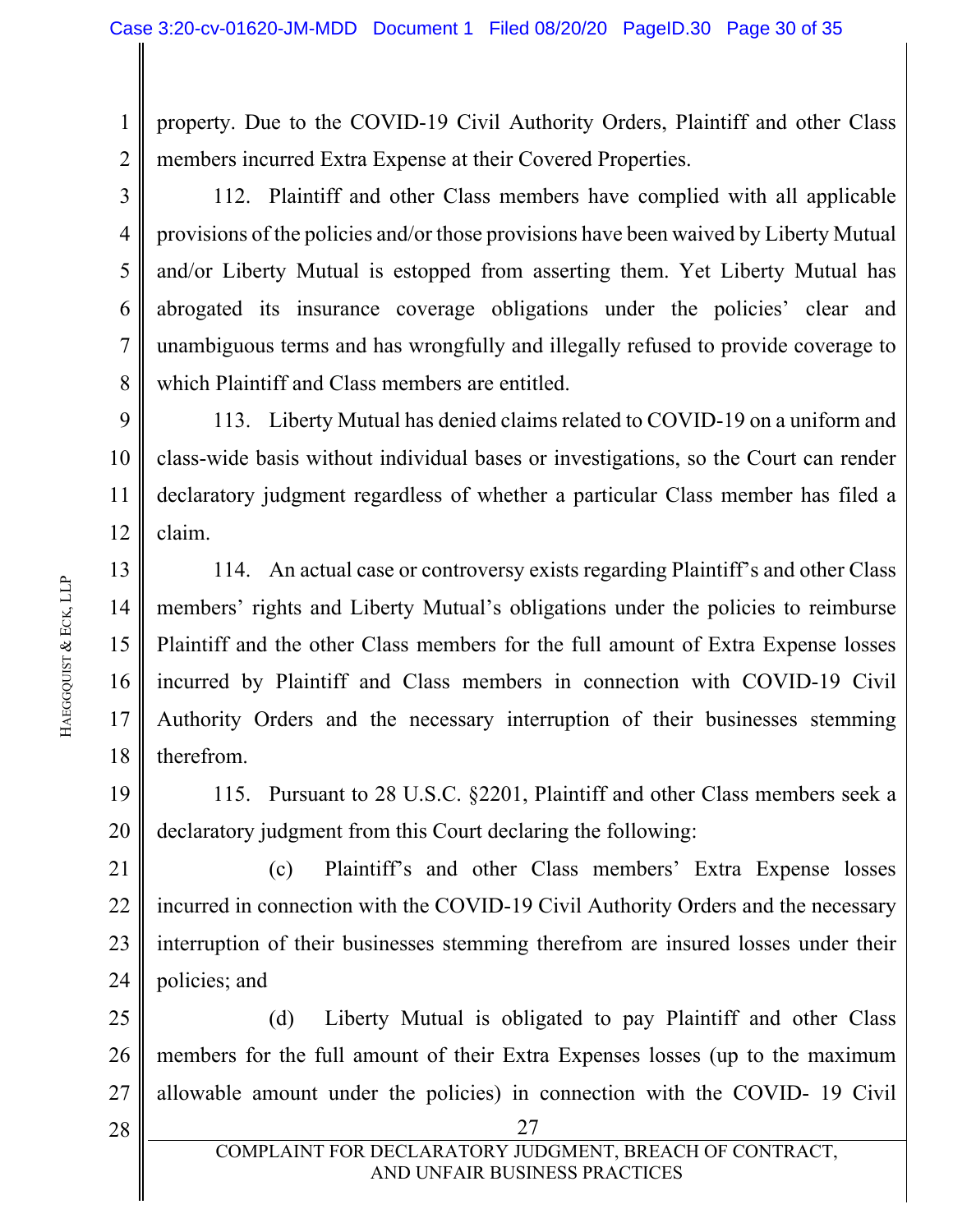1 2 Authority Orders and the necessary interruption of their businesses stemming therefrom.

# 3 4 5 6 7

8

9

10

11

12

13

14

15

16

17

18

19

20

21

22

23

24

25

26

27

28

**COUNT VI Breach of Contract – Extra Expense Coverage (On Behalf of the Nationwide Class and California Sub-Class)** 

116. Plaintiff hereby realleges and incorporates by reference the allegations contained in the paragraphs above, as if fully set forth herein.

117. Plaintiff brings this Count individually and on behalf of the other members of the Nationwide Class and California Sub-Class.

118. Plaintiff's Policy, as well as those of the other Class members, are contracts under which Liberty Mutual was paid premiums in exchange for its promise to pay Plaintiff's, and the other Class members', losses for claims covered by the policy.

119. Plaintiff's Policy provides that Liberty Mutual agreed to pay necessary Extra Expense that it incurred during the "period of restoration" that would not have incurred if there had been no direct physical loss or damage to the described premises. "Extra Expense" means expenses "[t]o avoid or minimize the suspension of business and to continue 'operations,'" and to repair or replace property. Due to the COVID-19 Civil Authority Orders, Plaintiff and other Class members incurred Extra Expense at their Covered Properties.

120. Plaintiff and other Class members have complied with all applicable provisions of the policies and/or those provisions have been waived by Liberty Mutual and/or Liberty Mutual is estopped from asserting them. Yet Liberty Mutual has abrogated its insurance coverage obligations under the policies' clear and unambiguous terms.

 $28$  28 COMPLAINT FOR DECLARATORY JUDGMENT, BREACH OF CONTRACT, AND UNFAIR BUSINESS PRACTICES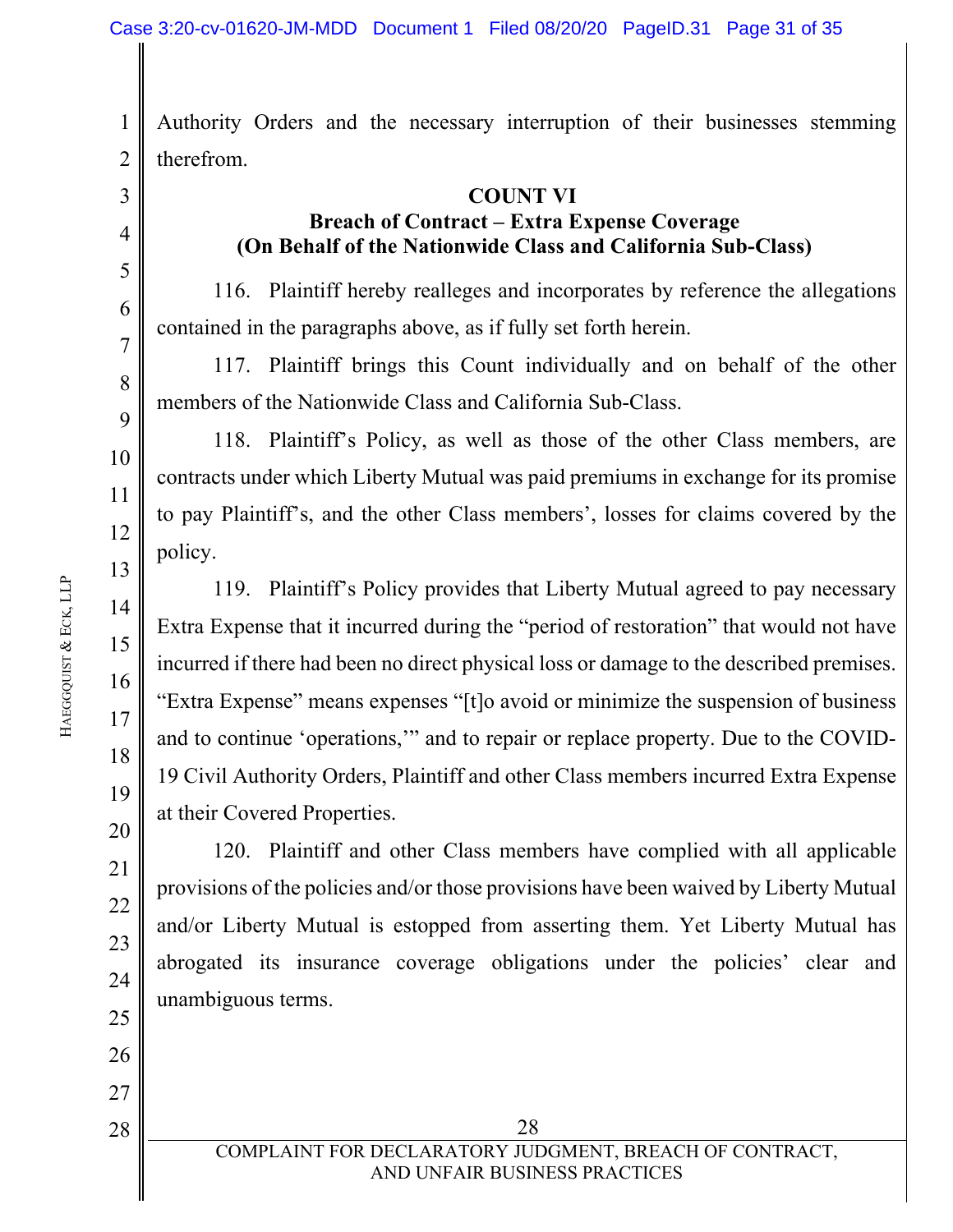1 2 3 121. By denying coverage for any business losses incurred by Plaintiff and other Class members in connection with the COVID-19 Civil Authority Orders, Liberty Mutual has breached its coverage obligations under the policies.

4 5 6 122. As a result of Liberty Mutual's breaches of the policies, Plaintiff and the other Class members have sustained substantial damages for which Liberty Mutual is liable in an amount to be established at trial.

#### **COUNT VII**

## Unfair Business Practices Under Bus. & Prof. Code §17200, *et seq.* **(On Behalf of Plaintiff and the California Sub-Class)**

123. Plaintiff hereby realleges and incorporates by reference the allegations contained in the paragraphs above, as if fully set forth herein.

124. Plaintiff brings this Count individually and on behalf of the other members of the Nationwide Class and California Sub-Class.

125. By its conduct, Liberty Mutual has engaged in unlawful, unfair, and fraudulent business practices in violation of California Business & Professions Code §17200, *et seq*. (the "UCL")

126. Liberty Mutual's conduct violates the "unlawful" prong of the UCL because it violated the letter and spirit of California's Insurance Code, including California Insurance Code §790, *et seq*. because Liberty Mutual failed or refused to perform a fair, objective, and thorough investigation of Plaintiff's and the California Sub-Class members' claims. Liberty Mutual denied Plaintiff's and the California Sub-Class members' claims as part of Liberty Mutual's policy of categorically denying all business interruption claims related to Coronavirus and ignored other California requirements concerning the proper and fair evaluation of claims and interpretations of its policies. Liberty Mutual's conduct also constituted breach of contract.

7

8

9

10

11

12

13

14

15

16

17

18

19

20

21

22

23

24

25

26

27

28

 $28$  | 29 COMPLAINT FOR DECLARATORY JUDGMENT, BREACH OF CONTRACT, AND UNFAIR BUSINESS PRACTICES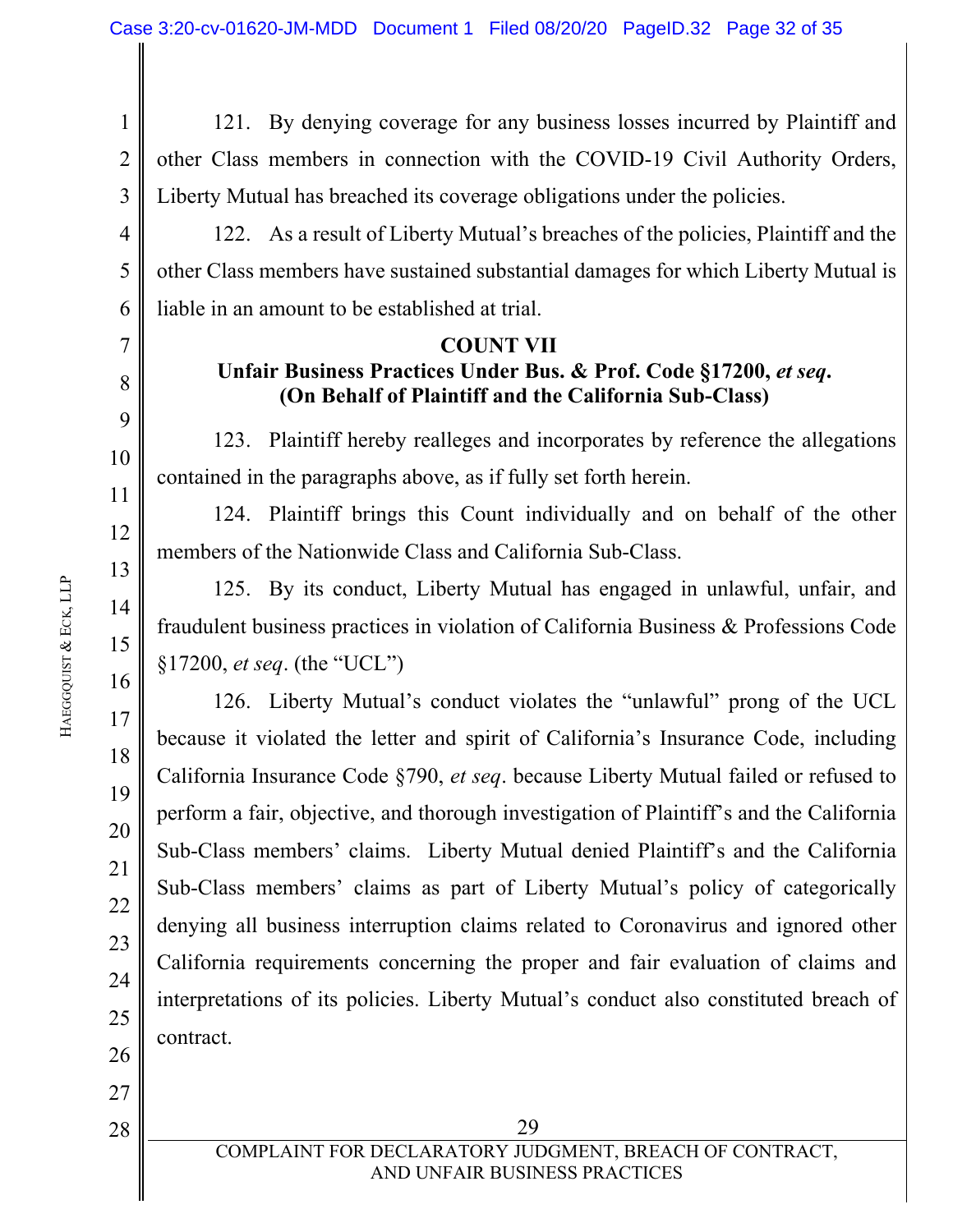1 2 3 4 5 6 7 8 9 127. Liberty Mutual's conduct violates the "unfair" prong of the UCL, including, but not limited to, Liberty Mutual's: (a) categorical and wrongful denial of Plaintiff's and the California Sub-Class members' claims; (b) failure and refusal to perform a fair, objective, good-faith, and thorough investigation of the claims as directed by the California Insurance Code; (c) denial of Plaintiff's and the California Sub-Class members' claims as part of a policy of categorically denying claims related to Coronavirus; and (d) failing to interpret its policies in an equitable manner and/or up to the standards required by California law (including, but not limited to, California Insurance Code §790, *et seq*.).

10 11 12 128. Liberty Mutual's conduct is immoral, unethical, oppressive, unscrupulous, unconscionable, and/or substantially injurious to Plaintiff and the California Sub-class.

13 14 15 129. Liberty Mutual's conduct also violates California public policy, including the policy reflected in California Insurance Code §790, *et seq*. and elsewhere in the California Insurance Code.

16 17 18 19 20 21 22 23 24 25 26 27 130. Liberty Mutual's conduct violates the "fraudulent" prong of the UCL. Among other things, Liberty Mutual: (a) promised Plaintiff and the California Sub-Class coverage that was not provided and that Liberty Mutual had no intention of providing; (b) promised to evaluate each claim individually, reasonably, and in good faith, which Liberty Mutual did not do with respect to Plaintiff's and the California Sub-Class members' claims; and (c) falsely and misleadingly indicated to Plaintiff and the California Sub-Class that it was investigating in good faith (and had investigated in good faith) their claims, which Liberty Mutual did not do and knew that it did not do. Liberty Mutual collected Plaintiff's and the California Sub-Class members' premiums in exchange for coverage that was not provided, induced those premiums by promising to evaluate each claim individually, reasonably, and in good faith and did not, and denied Plaintiff's and the California Sub-Class members' claim

 $28$  || 30 28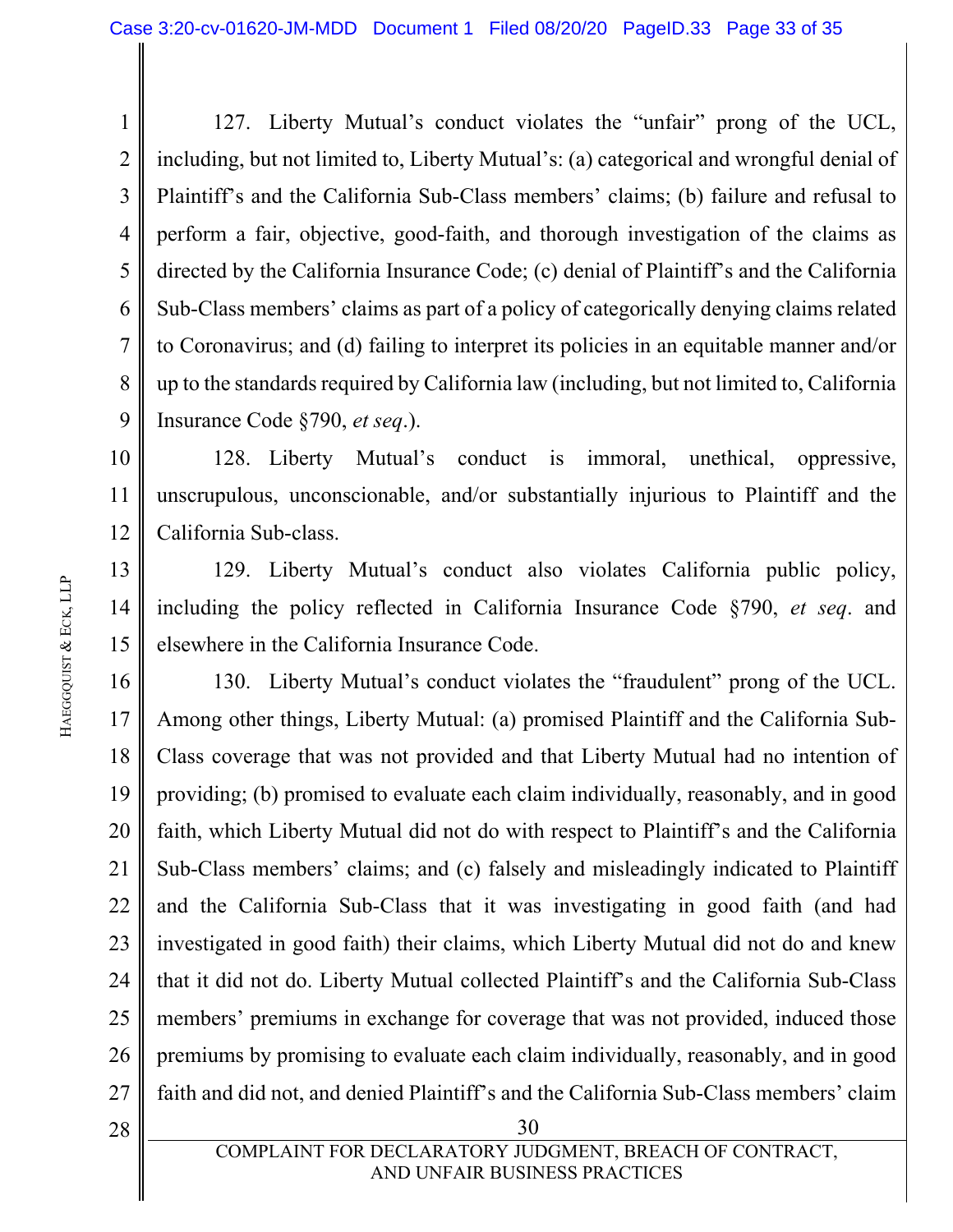1 2 as part of a policy of categorically denying claims related to Coronavirus as part of a strategy to reduce its insurance payments related to Coronavirus.

3 4 5 6 7 131. Liberty Mutual's fraudulent and deceptive conduct was false and misleading, had a tendency to deceive reasonable insureds, and did deceive Plaintiff and the California Sub-Class. Plaintiff and members of the California Sub-Class reasonably relied on Liberty Mutual's deceptions and omissions, including, but not limited to, by paying premiums to Liberty Mutual.

8 9 10 11 12 132. By reason of Liberty Mutual's unlawful, unfair, and fraudulent conduct in violation of the UCL, Plaintiff and members of the California Sub-Class suffered and continue to suffer damages, including, but not limited to, premiums they have paid to Liberty Mutual and the non-receipt of insurance benefits that Liberty Mutual owes them.

13 14 15 16 17 133. Plaintiff and the California Sub-Class are entitled to restitution from Liberty Mutual (with interest thereon), to disgorgement of all Liberty Mutual's profits arising out of its violations of the UCL (with interest thereon), and payment of benefits due to Plaintiff and members of the California Sub-Class that Liberty Mutual has wrongfully retained through its violations of the UCL.

18 19 134. Pursuant to California Code of Civil Procedure §1021.5, Plaintiff is entitled to recover its reasonable attorneys' fees.

#### 20 **VII. PRAYER FOR RELIEF**

21 22 WHEREFORE, Plaintiff, individually and on behalf of all similarly situated individuals and entities, prays for relief and judgment against Defendant as follows:

23 24 25 A. Determining that this action is a proper class action under one or more provisions of Federal Rule of Civil Procedure 23, appointing Plaintiff to serve as a Class Representatives, and appointing its counsel to serve as Class Counsel;

26 27 B. Issuing a Declaratory Judgment declaring the parties' rights and obligations under the insurance policy provisions at issue;

28

 $28$  ||  $31$ COMPLAINT FOR DECLARATORY JUDGMENT, BREACH OF CONTRACT, AND UNFAIR BUSINESS PRACTICES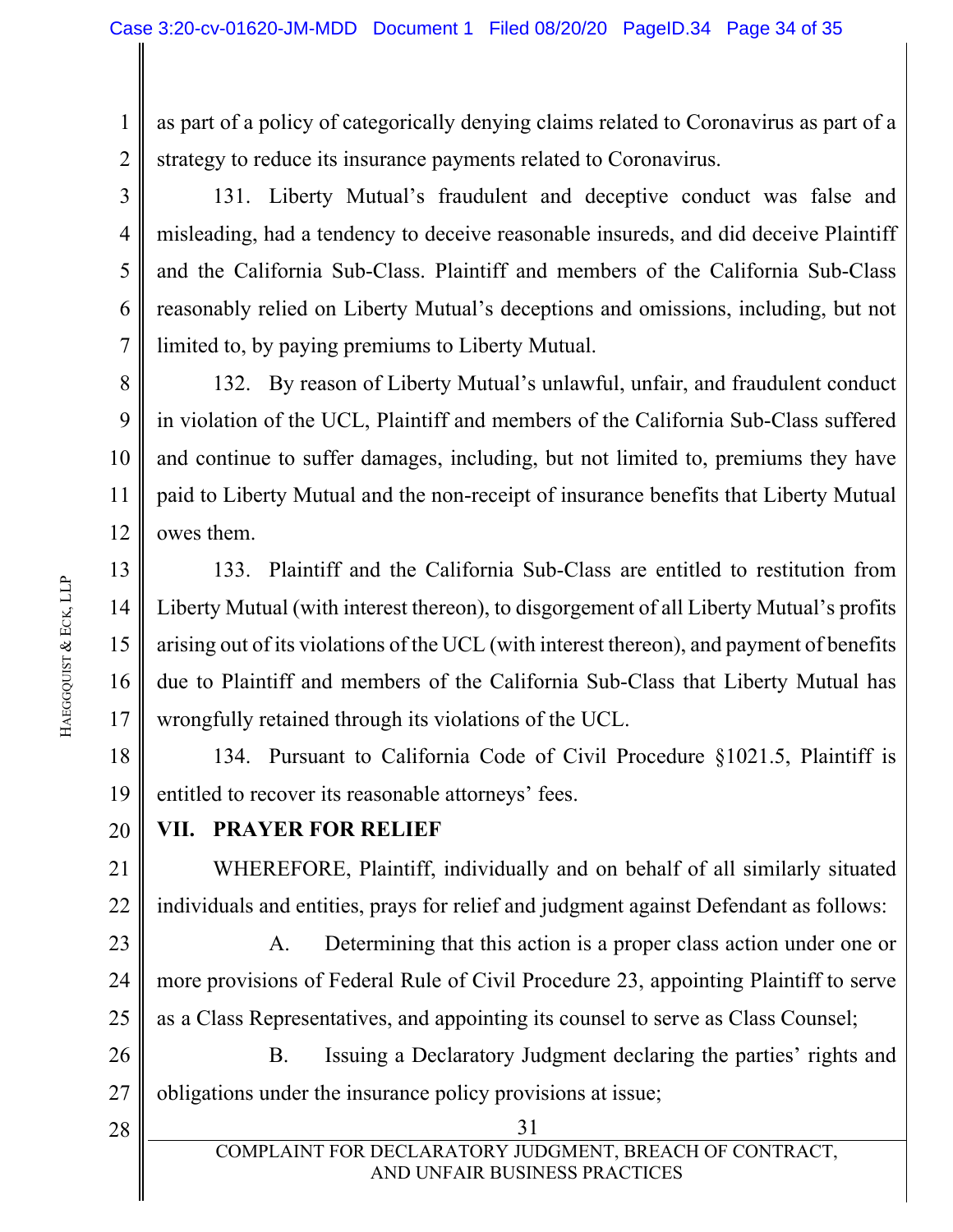|                       | 1              | Awarding Plaintiff and the Classes compensatory damages<br>$C_{\cdot}$                   |  |  |  |  |  |
|-----------------------|----------------|------------------------------------------------------------------------------------------|--|--|--|--|--|
|                       | $\overline{2}$ | against Defendant, jointly and severally, for all damages sustained as a result of       |  |  |  |  |  |
|                       | 3              | Defendant's breach of the policies in an amount to be proven at trial, including         |  |  |  |  |  |
|                       | 4              | interest thereon;                                                                        |  |  |  |  |  |
|                       | 5              | Awarding Plaintiff and the Classes pre-judgment and post-<br>D.                          |  |  |  |  |  |
|                       | 6              | judgment interest as well as reasonable attorneys' fees and expenses incurred in this    |  |  |  |  |  |
|                       | 7              | action; and                                                                              |  |  |  |  |  |
|                       | 8              | Awarding such other relief as the Court may deem just and proper.<br>Ε.                  |  |  |  |  |  |
|                       | 9              | <b>VIII. JURY DEMAND</b>                                                                 |  |  |  |  |  |
|                       | 10             | Plaintiff demands a trial by jury on all issues so triable.                              |  |  |  |  |  |
|                       | 11             | Dated: August 20, 2020<br>HAEGGQUIST & ECK, LLP<br><b>AMBER L. ECK</b>                   |  |  |  |  |  |
|                       | 12             | <b>ALREEN HAEGGQUIST</b>                                                                 |  |  |  |  |  |
|                       | 13             | <b>ROBERT PRINE</b>                                                                      |  |  |  |  |  |
| HAEGGQUIST & ECK, LLP | 14             |                                                                                          |  |  |  |  |  |
|                       | 15             | Harton LEck<br>By:                                                                       |  |  |  |  |  |
|                       | 16             | <b>AMBER L. ECK</b>                                                                      |  |  |  |  |  |
|                       | 17             | 225 Broadway, Suite 2050                                                                 |  |  |  |  |  |
|                       | 18             | San Diego, CA 92101                                                                      |  |  |  |  |  |
|                       | 19             | Telephone: (619) 342-8000<br>Facsimile: (619) 342-7878                                   |  |  |  |  |  |
|                       | 20             |                                                                                          |  |  |  |  |  |
|                       | 21             | Attorneys for Plaintiff and Proposed Class                                               |  |  |  |  |  |
|                       | 22             |                                                                                          |  |  |  |  |  |
|                       | 23             |                                                                                          |  |  |  |  |  |
|                       | 24             |                                                                                          |  |  |  |  |  |
|                       | 25             |                                                                                          |  |  |  |  |  |
|                       | 26             |                                                                                          |  |  |  |  |  |
|                       | 27<br>28       | 32                                                                                       |  |  |  |  |  |
|                       |                | COMPLAINT FOR DECLARATORY JUDGMENT, BREACH OF CONTRACT,<br>AND UNFAIR BUSINESS PRACTICES |  |  |  |  |  |

 $\parallel$